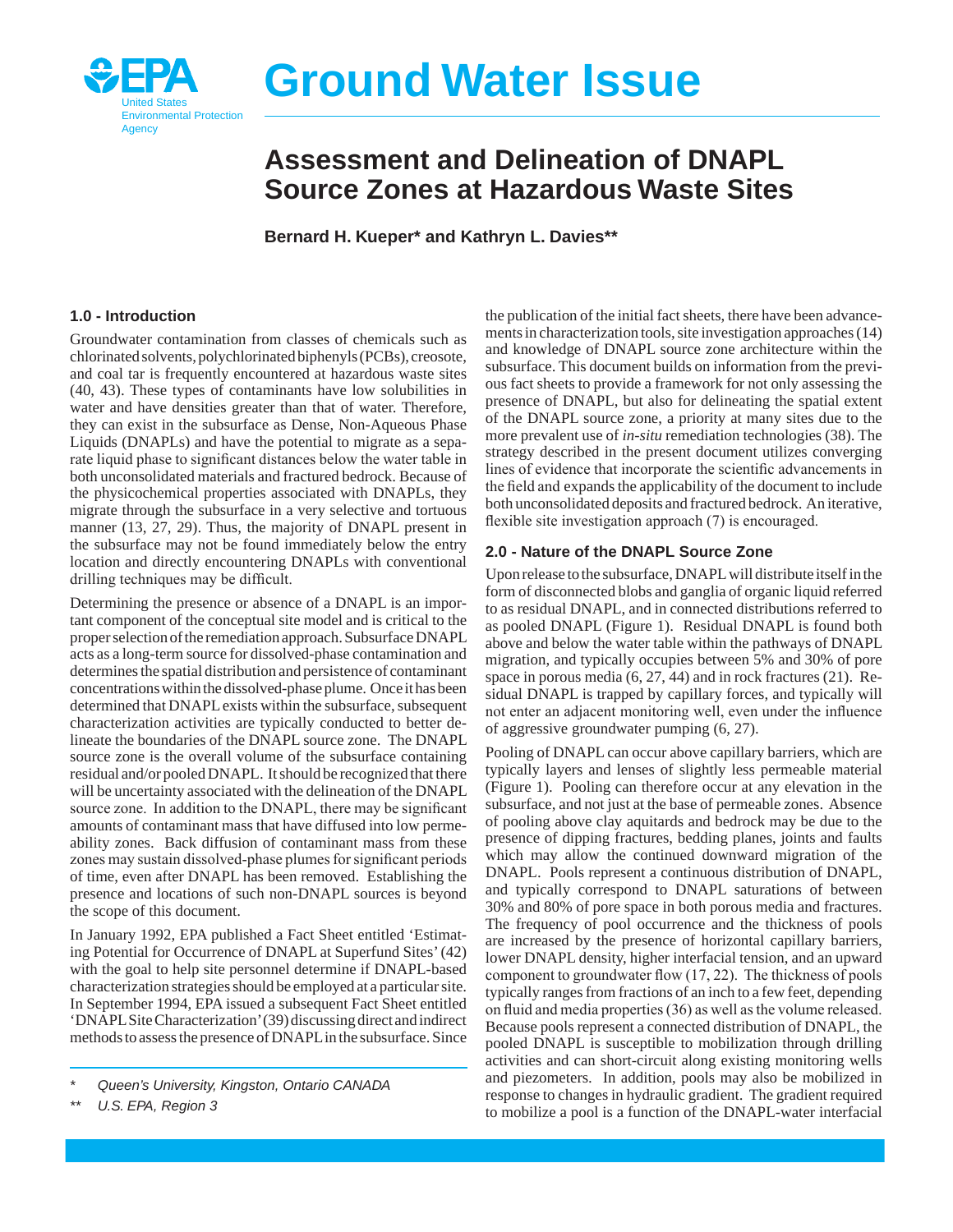

*Figure 1 – Schematic illustration of contamination associated with a DNAPL release. Note that DNAPL migrates in three dimensions, and that residual DNAPL accumulated above bedrock is the result of the release at ground surface. The reader is referred to Figure 2 for a depiction of matrix diffusion. Figure is not to scale.* 

tension, the pool length, and the permeability of the surrounding material (6, 27). Pumping groundwater from beneath DNAPL pools, for example, can lead to an increase in capillary pressure and subsequent downward DNAPL mobilization.

The spatial distribution of residual and pooled DNAPL is strongly influenced by geology, and also by DNAPL properties and release history (frequency, intensity, duration, volume and location). DNAPL migration can occur through lenses and laminations of porous media at the scale of inches or less (17, 29). For DNAPLs that are non-wetting (see wettability in glossary) with respect to water (which is usually the case), migration below the water table is typically through the larger pores (and hence higher permeability regions) in unconsolidated media and larger aperture fractures in bedrock. The orientation of stratigraphic and structural features will largely determine the degree of lateral and vertical DNAPL spreading. DNAPL migration from the release location can occur in any direction, and is typically not greatly influenced by low ambient hydraulic gradients except for creosotes and coal tars which have densities close to that of water.

The overall region of the subsurface containing residual and pooled DNAPL is referred to as the DNAPL source zone. For high density and low viscosity DNAPLs (such as chlorinated solvents), migration in relatively permeable media can cease as soon as a few months to a few years following the time of release (3, 17, 27, 29). Some geological conditions, such as horizontal to sub-horizontal fractures, gently dipping strata and sand seams

in low permeability media can give rise to longer time scales for migration of chlorinated solvent DNAPLs, particularly for large volume DNAPL sources. For low density and high viscosity DNAPLs (such as creosote and coal tar), migration has the potential to continue for many decades (12). The overall depth of DNAPL migration is dependent not only on the presence or absence of capillary barriers, but also on the volume released, the interfacial tension, the degree of lateral spreading, and the bulk retention capacity (see glossary) of the medium. Because fractured rock has very low bulk retention capacity, small volumes of DNAPL can migrate greater distances in bedrock in comparison to the same volume released into unconsolidated deposits (18).

Groundwater flowing past residual and pooled DNAPL will result in dissolved-phase plumes of contamination. Complete dissolution of all DNAPL as a result of natural groundwater flow is expected to take from several decades to hundreds of years for most DNAPLs. For multi-component DNAPLs, the presence of more than one component typically suppresses the aqueous solubility of the other components in the DNAPL (6, 27). Exceptions to this can occur, however, when co-solvents such as alcohols are present in the DNAPL. In the absence of co-solvents, the concentration of any particular component dissolving into groundwater can often be approximated using Raoult's Law (2, 6, 27). Early in the dissolution process, the plume chemistry will be dominated by the higher effective solubility components which tend to be those present in the largest mass fraction within the DNAPL, and those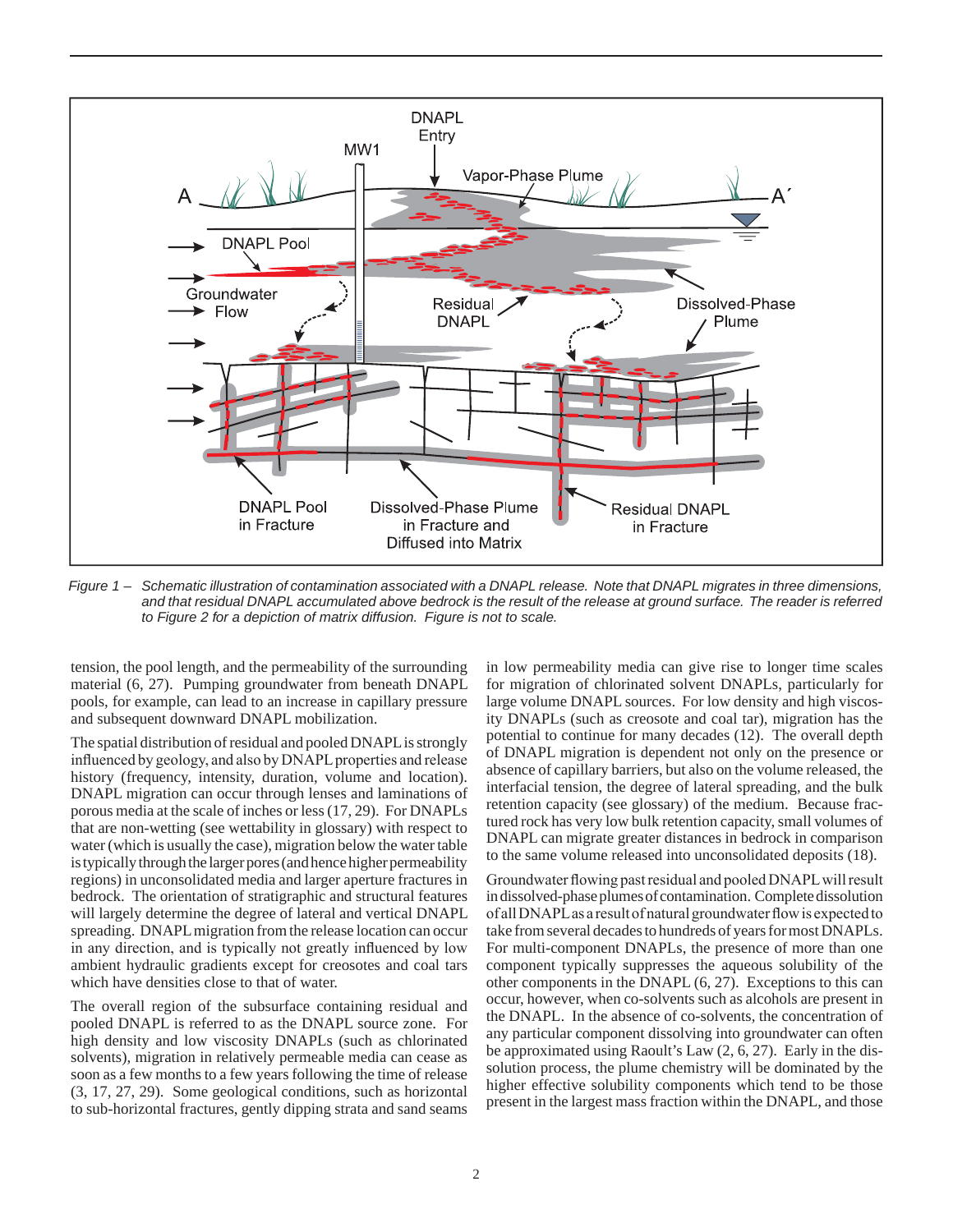with the highest single-component (handbook) solubility values (24). The concentration of any or all components in groundwater downgradient of a multi-component-DNAPL source zone will typically be lower than expected using a single component solubility limit. With time, both the DNAPL composition and the plume composition will change in response to the dissolution process. The dissolved components that comprise the plume will migrate in groundwater subject to advection, dispersion, sorption, volatilization, and degradation processes.

Both residual and pooled DNAPL, and dissolved-phase plumes that are in direct contact with clays, silts, or a porous bedrock matrix, can diffuse into the low permeability media (forward diffusion). If concentrations outside of the low permeability zone become lower than those inside, diffusion will occur back into the higher permeability zone (back diffusion) and can result in plume persistence (5, 33). The forward and back diffusion processes are collectively referred to as matrix diffusion (Figure 2). The persistence of DNAPL in fractures in bedrock, saprolite and clay can be shortened by the matrix diffusion process (19, 28). In addition, the rate of advance of a dissolved-phase plume in fractured rock with a porous matrix can be strongly attenuated by the matrix diffusion process (20, 35). The influence of matrix diffusion on dissolved-phase plume migration in fractured rock and clay relative to other processes such as advection, dispersion, sorption, and possible degradation processes will vary depending on site specific geological conditions and contaminant properties.

In general, matrix diffusion has a greater influence on dissolvedphase plume migration in the case of wider fracture spacing, smaller fracture aperture, lower hydraulic gradient, higher matrix porosity, and higher matrix organic carbon.

Above the water table, volatile DNAPL can vaporize into air filled pore spaces (Figure 1). For DNAPLs with significant vapor pressure, this can lead to expanded vapor-phase plumes in the unsaturated zone. The concentration of contaminants in the vapor phase will be governed by the vapor pressure, and for a multi-component DNAPL can often be approximated using Raoult's Law. In relatively warm and dry environments, the persistence of some DNAPLs (e.g., chlorinated solvents) can be relatively short (on the order of months to a few years) in unsaturated media. The absence of residual and pooled DNAPL in the unsaturated zone may not, therefore, be sufficient evidence to conclude that DNAPL has not migrated below the water table at the site of interest.

#### **3.0 - Types of DNAPLs**

**Coal Tar** is a complex mixture of hydrocarbons produced through the gasification of coal that was produced as a by-product of manufactured gas operations as early as 1816 in the United States. It is still produced as a by-product of blast furnace coke production. Coal tar contains hundreds of hydrocarbons, including light oil fractions, middle oil fractions, heavy oil fractions, anthracene oil, and pitch. The low density (typically 1.01 g/cc to 1.10 g/cc



*Figure 2 – Matrix diffusion of dissolved-phase contaminants adjacent to DNAPL and along length of plume in fracture. Matrix diffusion can attenuate the rate of plume advance in fractured rock (bottom left concentration vs distance plot), and can result in delayed breakthrough curves (bottom right concentration vs time figure). These factors need to be considered when relying upon groundwater concentration data to assess DNAPL presence.*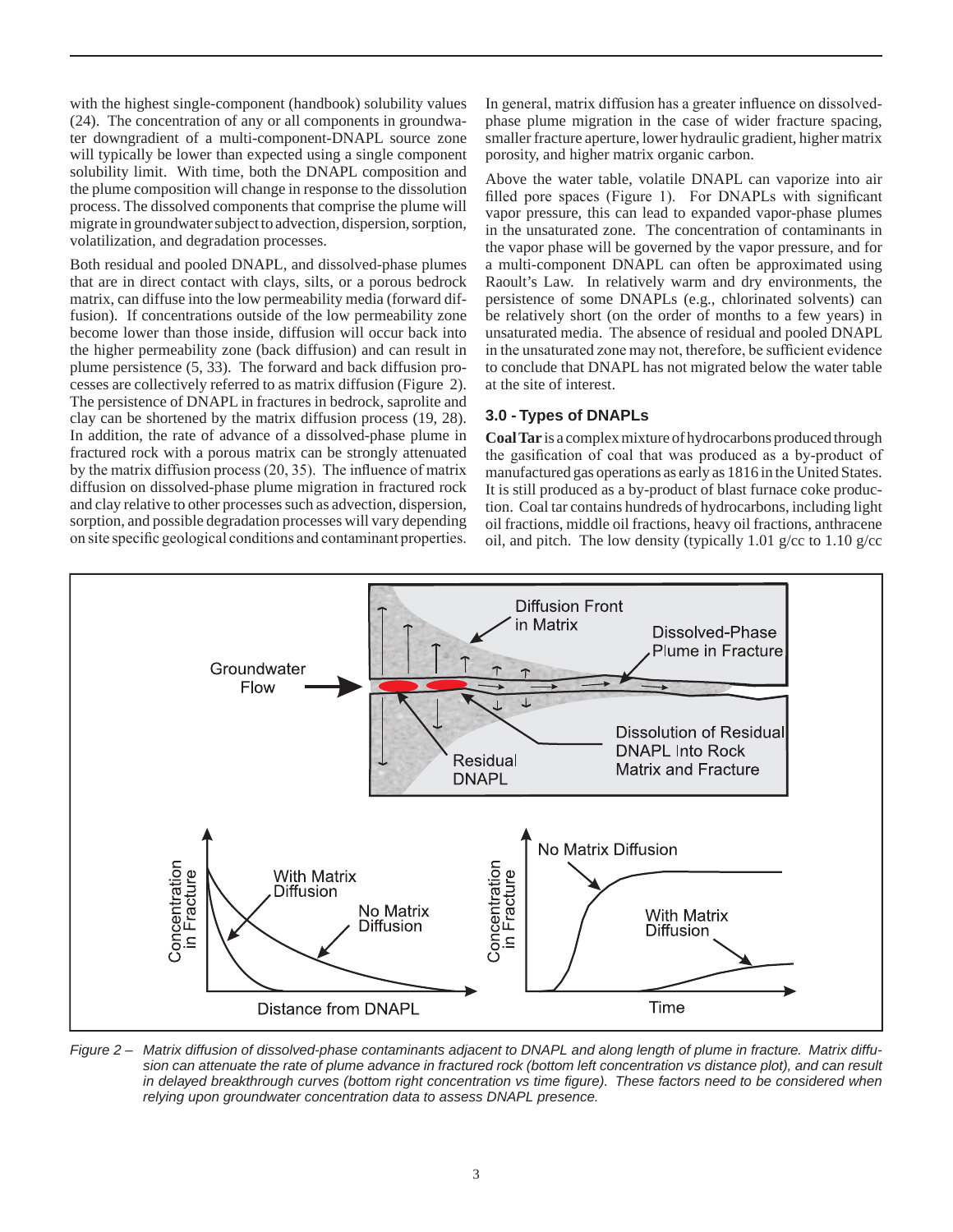compared to 1.00 g/cc of water [at  $4^{\circ}$ C]) and high viscosity (up to 200 to 300 times, or more, than that of water) facilitate long time-scales of migration, with the possibility of movement continuing for many decades following initial release. Due to the lengthy list of compounds present in coal tar, many investigators select a sub-set of coal tar compounds based on mobility and toxicity to assess water quality. These compounds may include benzene, toluene, ethylbenzene, xylenes (BTEX), benzo[a]pyrene, naphthalene, and phenanthrene. Depending on the age of the DNAPL and groundwater velocity, some of the lower molecular weight and more soluble compounds of the coal tar may have been leached out of the DNAPL by the time a site investigation is initiated. Naphthalene is often the dominant compound in present day coal tar (9). In addition, the various components in the plume will migrate at different velocities because of varying degrees of sorption and degradation (often aerobic conditions). The lower molecular weight, less sorbing compounds (e.g., BTEX) can migrate significantly further in groundwater than the higher molecular weight, more sorbing compounds (e.g., PAHs).

**Creosote** is composed of various coal tar fractions and was commonly used to treat wood products. It is still used today in certain wood treating operations and as a component of roofing and road tars. Creosote is a multi-component DNAPL that contains many hydrocarbons, primarily polycyclic aromatic hydrocarbons (PAHs), phenolic compounds, and carrier fluids such as diesel. The low density (typically 1.01 g/cc to 1.13 g/cc) and high viscosity (typically 20 to 50 times that of water) of creosote facilitate long time-scales of migration, with the possibility of movement continuing for many decades following initial release. Most investigators select a sub-set of creosote compounds, based on mobility and toxicity to characterize water quality, such as naphthalene, benzo(a)pyrene, and phenanthrene.

**Polychlorinated Biphenyls (PCBs)** are a class of 209 chemical compounds referred to as congeners, in which between one and ten chlorine atoms are attached to a biphenyl molecule. The majority of PCBs were manufactured between 1930 and 1977 under the trade-name Aroclor for use in capacitors, transformers, printing inks, paints, pesticides, and other applications. Aroclors differ based on the amount and types of congeners present. PCBs by themselves are DNAPLs, and were often blended with carrier fluids such as chlorobenzenes and mineral oil prior to distribution. The density of most PCB oils ranges from 1.10 g/cc to 1.50 g/cc, while the viscosity ranges from 10 to 50 times that of water. Most congeners are very hydrophobic and their transport can be retarded strongly relative to the rate of groundwater migration. In some cases, however, PCB transport in groundwater can be facilitated through the formation of emulsions or the presence of colloids.

**Chlorinated Solvents** such as trichloroethene (TCE), tetrachloroethene (PCE) and carbon tetrachloride (CT) have been produced in large quantities since the mid 1900's. Some chlorinated solvents contain trace amounts of stabilizers, preservatives and impurities. Typical uses vary widely and include dry cleaning, metal degreasing, pharmaceutical production, pesticide formulation, and chemical intermediates. Chlorinated solvents can be encountered as single component DNAPLs (e.g., as primarily PCE at a dry cleaning facility, or as primarily TCE at a vapor degreasing facility), or as part of a multi-component DNAPL containing other organic compounds. The relatively high density (typically

1.10 g/cc to 2.20 g/cc) and low viscosity (typically ranging from half to twice that of water) of chlorinated solvents can result in a relatively short time-scale of migration following release compared to coal tar and creosote. In a dissolved-phase plume, most chlorinated solvents are not retarded strongly relative to the rate of groundwater flow.

**Mixed DNAPLs** A DNAPL that contains two or more compounds is referred to as a multi-component DNAPL (e.g., creosote). A mixed DNAPL is a multi-component DNAPL that contains a wide variety of organic compounds as a result of blending and mixing prior to disposal operations, or as a result of cotemporaneous disposal. Examples include DNAPLs encountered at former solvent recycling facilities and industrial disposal sites. Such DNAPLs can contain aromatic compounds normally associated with LNAPLs (e.g., toluene) along with chlorinated solvents, PCBs, alcohols, ketones, and tetrahydrofuran. The density of mixed DNAPLs typically ranges from 1.01 g/cc to 1.60 g/cc, and the dissolvedphase plumes associated with mixed DNAPLs usually contain a wide variety of compounds with varying mobility.

## **4.0 – DNAPL Source Zone Investigation Methods**

This section presents various site investigation methods and related interpretation techniques that can be useful when characterizing a DNAPL source zone. These methods and techniques will be relied upon in Sections 5 (Assessing DNAPL Presence) and 6 (Delineation of the DNAPL Source Zone). Additional information is provided in (6, 26, 37).

## **Visual Observation**

A

DNAPL obtained from the bottom of a monitoring well or as an emulsion from a pumped water sample is conclusive evidence of DNAPL presence (pooled DNAPL). Monitoring wells can be sampled for DNAPL using bottom loading bailers lowered to the bottom of the well or pumping from the bottom of the well. If an interface probe indicates DNAPL presence, then the sample should be retrieved and it should be confirmed (visually, or through laboratory analysis) that the substance is DNAPL. If DNAPL is visually observed in drill cuttings or in a soil sample for the first time, then a sample should be sent to the laboratory for confirmatory evidence.This line of evidence is applicable in both unconsolidated deposits and fractured rock, but it should be noted that visual observation of DNAPL in rock core is rare because of the aggressive flushing nature of the drilling process. Because of the typically sparse and tortuous nature of DNAPL distribution in the subsurface, DNAPL is not encountered and visually observed within many DNAPL source zones.

#### **Chemical Concentrations in Soil Above Threshold DNAPL Saturation**  B

Chemical concentrations in soil exceeding the value corresponding to a threshold DNAPL saturation are conclusive evidence of DNAPL presence (see Calculation1). The threshold DNAPL saturation for use in Calculation 1 should be set to be between 5% and 10% of pore space for all DNAPL types. The particular threshold satura-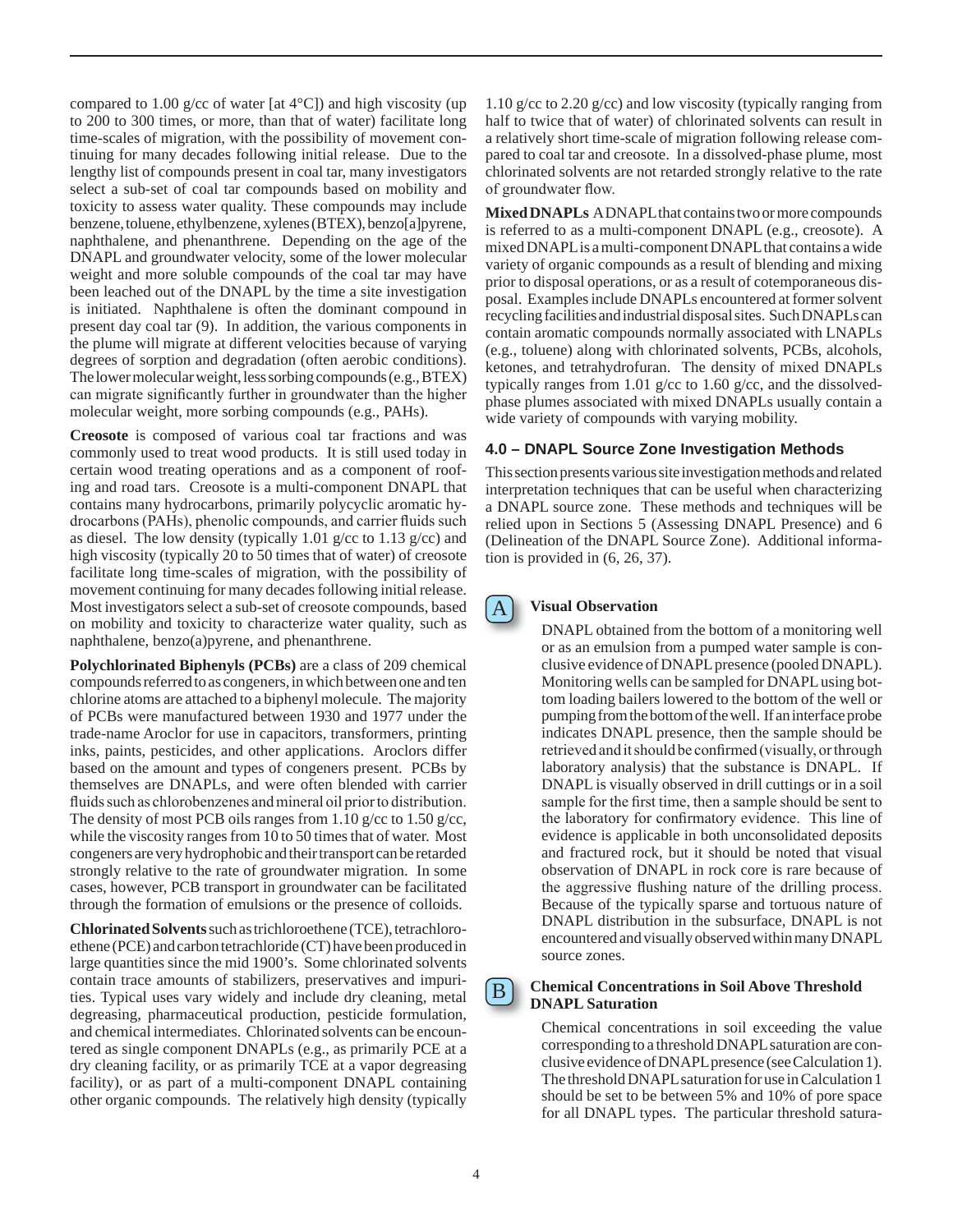tion chosen should result in a chemical concentration in soil that is an order of magnitude higher than that determined in line of evidence C. It follows that high organic carbon content soils and highly hydrophobic chemicals may require the use of threshold saturations toward the higher end of the above range. This method is applicable to unconsolidated media both above and below the water table, but is not applicable in fractured rock. The calculation requires knowledge of site-specific parameters and a quantitative chemical analysis of the soil. Care should be taken to sample soil horizons in core exhibiting the highest headspace readings and the strongest visual indication of DNAPL presence. The use of fixed depth intervals or compositing from several depth intervals is discouraged when collecting soil samples to evaluate the presence of DNAPL. Methanol preservation or a similar technique to reduce VOC losses during handling and transport of soil samples should be employed.

#### **Chemical Concentrations in Soil Above Partitioning Threshold**

Chemical concentrations in soil exceeding the value corresponding to equilibrium partitioning relationships (see Calculation 2) are consistent with DNAPL presence (11). The composition of the DNAPL need not be known (see Calculation 4). The calculation is applicable to unconsolidated media both above and below the water table, but is not applicable in fractured rock. The calculation requires knowledge of site-specific parameters and a quantitative chemical analysis of the soil. Measured concentrations that only marginally exceed the calculated partitioning threshold may be false positives primarily because of uncertainty associated with estimating the soil-water partition coefficient.

#### **Site Use/Site History**

 $\mathcal{C}_{0}^{(n)}$ 

D

Investigations during the past 30 years have shown that the subsurface occurrence of DNAPL is often associated with the industries, practices, and processes outlined in Table 1. Site Use/Site History can be ascertained using methods such as employee interviews, company purchase and sale records, aerial photographs, and building plans. Former lagoons, underground tanks, floor drains and leach fields are sometimes coincident with the location of DNAPL source areas.

#### **Vapor Concentrations**

E

F

The location of a vapor-phase plume may be coincident with the current or former presence of DNAPL in the vadose zone. Mapping the vapor-phase plume may be useful in deciding where to collect additional data. Because some DNAPLs can completely vaporize in relatively short time periods (yet the vapors will persist much longer), the presence of vapors and the mapping of a vapor-phase plume should generally not be used in isolation to conclude that DNAPL is present in the vadose zone, or to delineate the spatial extent of the DNAPL source. Care should also be taken to avoid mistaking vapors derived from off-gassing of a groundwater plume with vapors derived from DNAPL sources. In-situ vapor concentrations can be sampled using invasive techniques (soil vapor surveys), and can be monitored during drilling. This line of evidence is not applicable to DNAPLs lacking a significant vapor pressure (e.g., coal tar, creosote, PCBs).

#### **Hydrophobic Dye Testing**

Hydrophobic dyes such as Oil Red O will partition into DNAPL, imparting a red color to the organic liquid. Dye techniques are particularly useful when encountering a colorless DNAPL. Hydrophobic dye techniques include the jar shake test in which a soil or water sample is placed into a jar with a small amount of dye (6), and down-hole samplers that force a dye-impregnated absorbent ribbon against the borehole wall in either fractured rock or a direct push borehole (30). It should also be noted that the absence of staining on a down-hole ribbon sampler is not evidence of the absence of DNAPL, since only pooled DNAPL can migrate towards the sampler (residual DNAPL may be present in the formation adjacent to the sampling interval, and remain undetected).

*Table 1 – Industries and Industrial Processes Historically Associated With DNAPL Presence (modified after USEPA, 1992).*

| <i><u><b>Industry</b></u></i>                                                                                                                                                                                                                                                                                                                                                     | <b>Industrial Process</b>                                                                                                                                                                                                                                                                                                                                                                                                                                                                      |
|-----------------------------------------------------------------------------------------------------------------------------------------------------------------------------------------------------------------------------------------------------------------------------------------------------------------------------------------------------------------------------------|------------------------------------------------------------------------------------------------------------------------------------------------------------------------------------------------------------------------------------------------------------------------------------------------------------------------------------------------------------------------------------------------------------------------------------------------------------------------------------------------|
| Manufactured gas plant, Wood preservation (creosote),<br>Electronics manufacturing, Solvent production/recycling,<br>Pesticide/Herbicide manufacturing, Dry cleaning, Instrument<br>manufacturing, Metal product manufacturing, Engine<br>manufacturing, Steel industry coking operations (coal tar),<br>Chemical production, Airplane maintenance, Transformer oil<br>production | Storage of solvents in uncontained drum storage areas, Metal<br>cleaning/degreasing, Metal machining, Tool and die operations,<br>Paint stripping, Use of vapor and liquid degreasers, Storage<br>and transfer of solvents in above and below ground tanks and<br>piping, Burning waste liquids, Storage and treatment of waste<br>liquids in lagoons, Use of on-site disposal wells, Loading and<br>unloading of solvents, Transformer reprocessing, Disposal of<br>solvents in unlined pits. |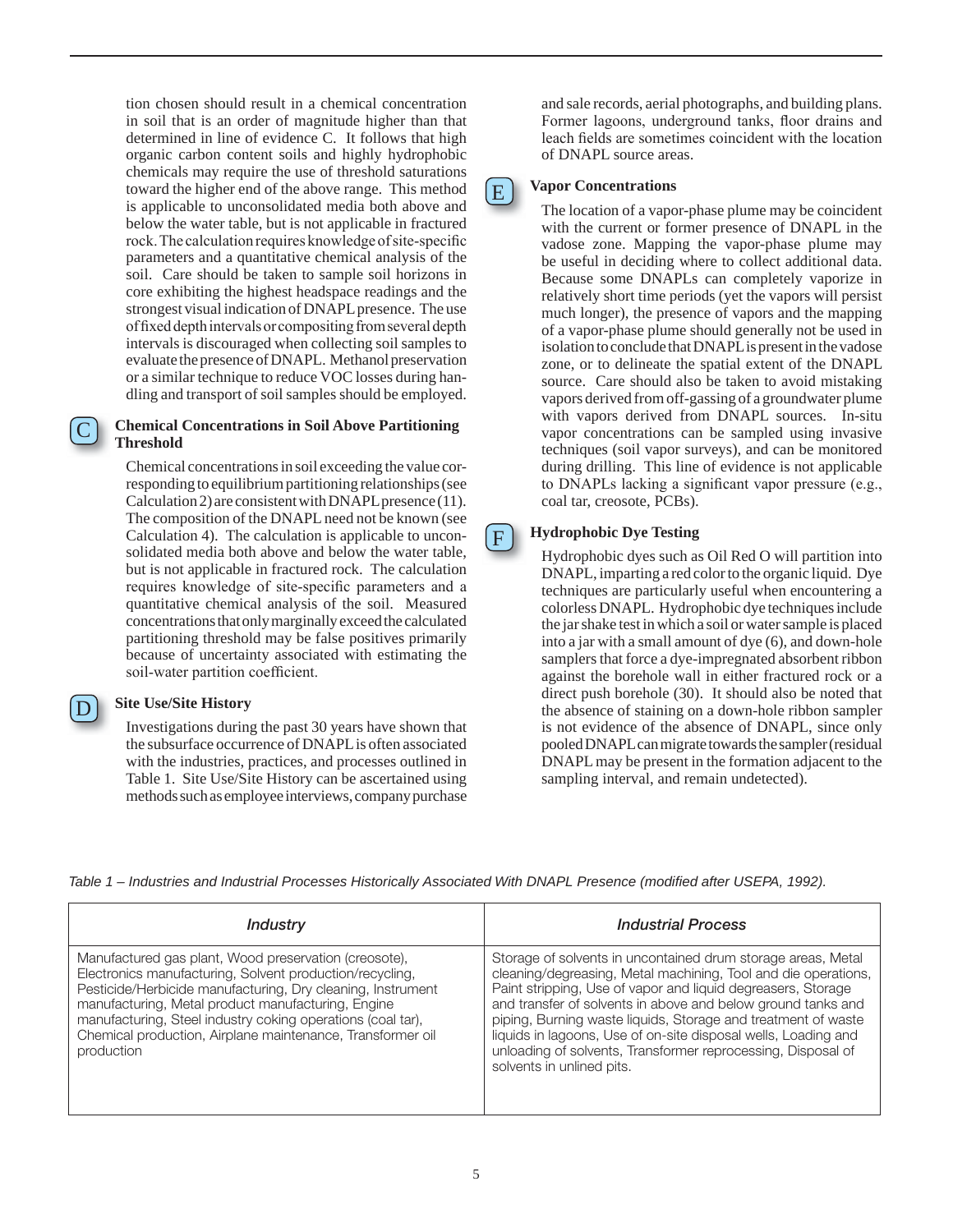*The following lines of evidence G1 through G6 all make use of groundwater quality data and can be evaluated every sampling round.*



#### **Magnitude of Groundwater Concentrations**

Sampled groundwater concentrations in excess of 1% effective solubility (see Calculation 3) indicate that the sampled groundwater may have come in contact with DNAPL. If the composition of the DNAPL is not known, Calculation 6 can be used. The distance to the possible DNAPL locations cannot be determined from the magnitude of the concentration alone. Sampled groundwater concentrations downgradient of a DNAPL source zone can be significantly less than the effective solubility because of hydrodynamic dispersion, wellbore dilution, non-optimal monitoring well placement, and degradation processes. In cases where significant degradation is occurring in the dissolved-phase plume, daughter product concentrations can be converted to equivalent parent product concentrations before comparing to the 1% effective solubility threshold (see Calculation 8). However, it should be noted that daughter product compounds may also be part of a multi-component DNAPL. Monitoring well points where groundwater concentrations exceed 1% effective solubility can also be useful in locating additional sampling points potentially nearer to the possible DNAPL source zones. The interpretation of groundwater concentrations exceeding 1% effective solubility is discussed further in (27).

#### **Persistent Plume**

 $G2$ 

The presence of a contiguous and persistent plume extending from suspected release locations in the downgradient direction is evidence of a continuing source (e.g., DNAPL). If 'sufficient time' has passed since the last possible introduction of contaminant to the subsurface and the plume has not 'detached' itself from the suspected release locations, a DNAPL source may be present. The 'sufficient time' is dependent on sitespecific conditions such as groundwater velocity and the amount of sorption occurring (see Calculation 7). This line of evidence is applicable to both unconsolidated deposits and fractured rock, but can be inconclusive in environments subject to significant amounts of back diffusion (e.g., fractured bedrock with a porous matrix, fractured clay). Significant amounts of back diffusion can be the source of a persistent plume even if DNAPL is not present. This line of evidence is therefore most applicable to high permeability settings.

#### **Presence of Contamination in Apparently Anomalous Locations**  G3

The presence of contaminated groundwater in locations that are not downgradient of known or suspected sources may be evidence of DNAPL presence hydraulically upgradient of the monitoring point in question. An example includes the presence of dissolved-phase contamination in groundwater that is older than the potential contaminant release (using age dating) or in groundwater on the other side of a flow divide located between the monitoring location and suspected release locations. In Figure 1, for example, the presence of contamination in the illustrated monitoring well cannot be explained without the upgradient presence of DNAPL. This line of evidence is not contingent on any concentration threshold. Temporal changes in hydraulic heads and groundwater flow directions, as well as changes in historic pumping patterns should be considered at sites where groundwater extraction has, or is, occurring. Consideration should also be given to the presence of unknown or off-site sources that may account for the observed contamination.

#### **Groundwater Concentration Trends with Depth**  G4

Abrupt reversals of groundwater contaminant concentration levels with depth or increasing concentrations with depth can be associated with DNAPL presence. Concentration trends can be best detected using small interval sampling techniques [e.g., direct push sampling devices; short well screens; multilevel completions; cone penetrometer equipped with measurement probes (16, 26)]. Multilevel monitoring completions can be incorporated into open holes in bedrock to provide concentration as a function of depth. Other methods in bedrock include the use of temporary straddle-packer assemblies to sample specific depth intervals, and the use of diffusion bag samplers placed at specific depths. Use of these latter methodologies should be made only when intraborehole flow conditions have been adequately characterized.

#### **Groundwater Concentration Trends with Time**

Groundwater downgradient of a multi-component DNAPL may exhibit a temporal decline in the concentration of the higher effective solubility compounds and a stable or increasing trend in time of the lower effective solubility compounds. Highly soluble and mobile compounds, such as low molecular weight alcohols, furans, ketones and some solvents such as methylene chloride may show a decreasing concentration versus time signature downgradient of a DNAPL source zone while at the same time higher molecular weight alcohols and semi-volatile compounds may show a stable concentration trend. This line of evidence is primarily applicable to mixed DNAPLs. Consideration should be given to compound specific biodegradation, which may result in the concentration of certain compounds decreasing and others (such as low molecular weight daughter products) increasing within the plume. Dissolved-phase concentrations downgradient of a single component DNAPL may decline due to removal of some of the source mass during dissolution; a declining concentration versus time signature does not preclude the presence of DNAPL.

#### **Detection of Highly Sorbing Compounds in Groundwater**   $G6$

The detection of highly sorbing and low solubility compounds which have low mobility in groundwater may be

G5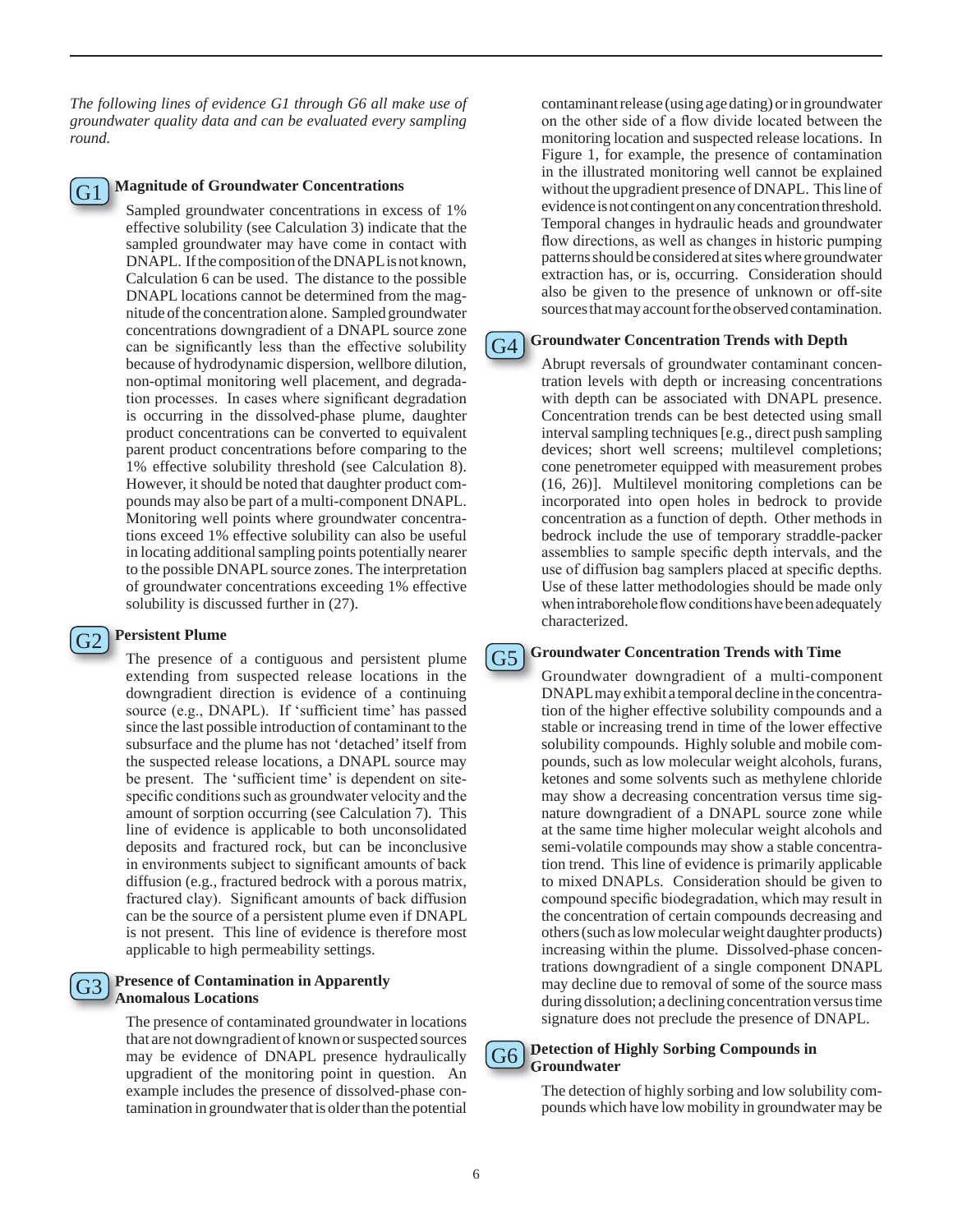associated with a nearby DNAPL source. This line of evidence can be useful in delineating the extent of the DNAPL in the downgradient direction. Examples of compounds that have very low mobility in groundwater (absent transport facilitated by colloids, cosolvents, or emulsions) include PCBs and high molecular weight PAHs.

#### **Other Types of Methods**

H

Partitioning interwell tracer tests (PITTs) [1, 4, 15] involve the injection and withdrawal of a tracer that has the ability to partition into the DNAPL. While the method can be used to detect the presence of DNAPL, given the significant effort involved in conducting tracer tests, PITTs are typically employed after some level of source zone characterization has been completed. Literature sources suggest (for certain sites with appropriate geologic conditions and contaminant properties) measuring a depletion of Radon-222 in groundwater (34). Direct push platforms can be used to deploy a variety of probes to vertically profile contaminant concentrations. These probes include laser induced fluorescence (LIF) measurement devices (6, 31, 32) such as ROST (rapid optical screening tool) and TarGOST (tar-specific green optical screening tool), which is specifically designed for detecting the presence of coal tar and creosote (32); and probes employing Raman methods (31). LIF techniques respond well to the presence of NAPLs containing aromatic hydrocarbons, but may not be suitable for many chlorinated solvent DNAPLs. Direct push platforms can also be used to deploy a membrane interface probe (MIP) or a hydrosparge probe (8), both of which transfer contaminants to a flowing gas stream for analysis at the

surface. Another measurement probe is the precision injection/extraction (PIX) device (23). The use of measurement probes with direct push platforms is becoming increasingly popular, but care should be taken in interpreting results with respect to DNAPL presence given that most of these devices provide a relative measure of total concentration. Consideration of the potential for, and consequences of, false positives should be given to each of these methods.

#### **5.0 - Assessing DNAPL Presence**

Determining the presence or absence of DNAPL is an important component of the site characterization process and subsequent development of a conceptual site model. The length of time and degree of effort required to determine the presence or absence of DNAPL will vary from site to site. Once it has been determined that DNAPL resides in the subsurface, the objectives for further investigation and potential remediation strategies can be established. This section focuses on methods to assess the presence of DNAPL; Section 6 of this document focuses on methods to delineate the DNAPL source zone.

Converging lines of evidence can be used to determine whether or not DNAPL is present in the subsurface. Figure 3 presents a graphical summary of the converging lines of evidence approach. Example calculation procedures are contained in Appendix A. All lines of evidence are discussed in Section 4, and are applicable to both unconsolidated deposits and fractured rock, unless noted otherwise. As indicated in Figure 3, either line of evidence A or B will lead to the conclusion that DNAPL is present. If A and B are both found to be negative, then the determination of whether DNAPL is present must be made on the basis of a weight of evidence approach, with multiple converging lines of evidence



*Figure 3 – Converging lines of evidence approach to assessing DNAPL presence. Methods B and C are not applicable to fractured rock.*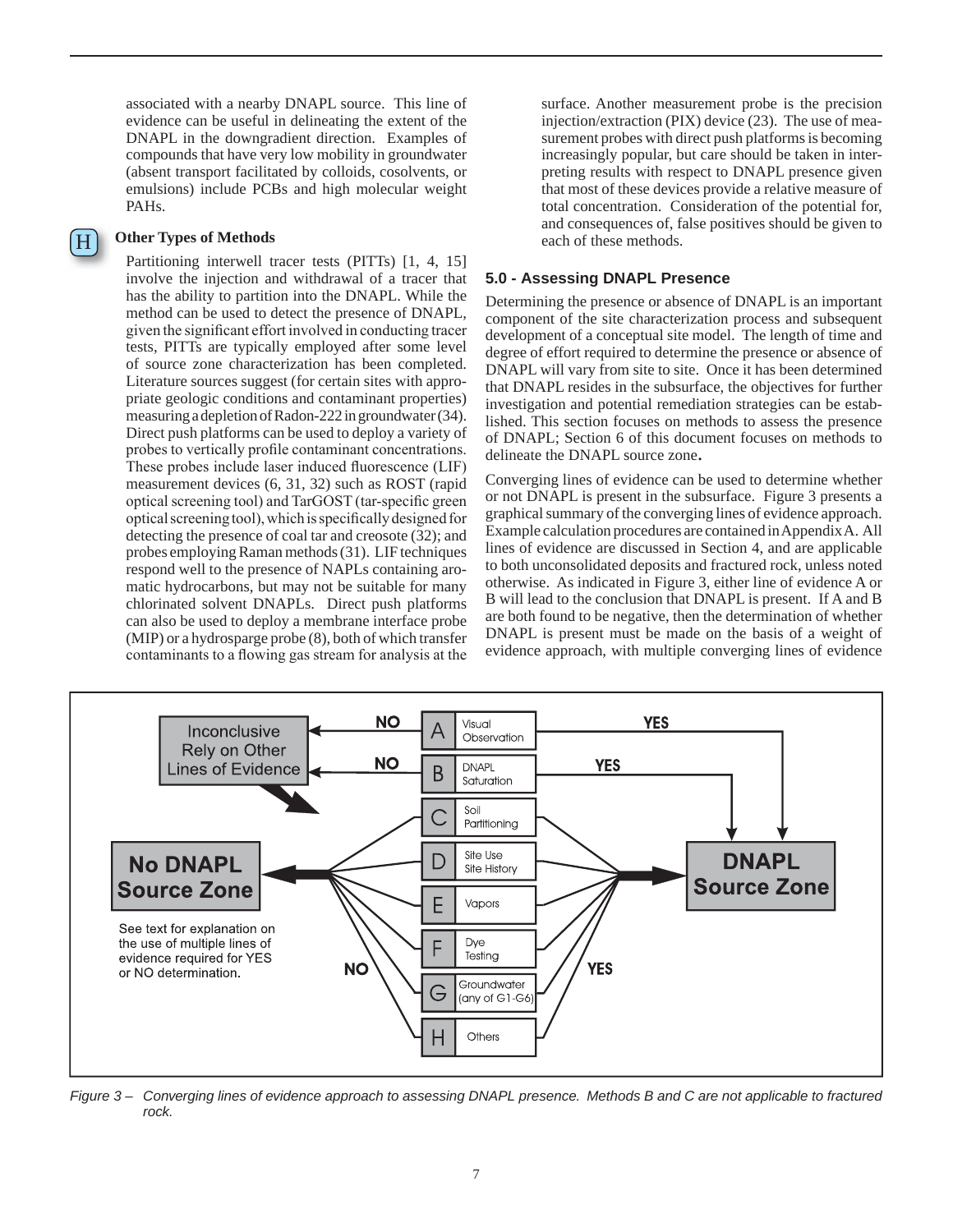combining to form either a positive or negative determination. Note that it is not likely that all of C through H will be satisfied at any one particular site, and that neither A nor B are necessary requirements to conclude that DNAPL is present. Most confirmed DNAPL source zones will have some of A through H determined to be negative. Because conditions vary from site to site, this document does not prescribe a specific number of lines of evidence that must be satisfied to arrive at either a positive or negative determination.

If the various lines of evidence contradict each other, it may be necessary to collect more data. It is possible that a minority of positive determinations can outweigh a majority of negative determinations if the positive lines of evidence cannot be explained without the presence of DNAPL. It should also be noted that not all sites lend themselves to collecting all of the types of data outlined here. In fractured rock, for example, soil vapor data and partitioning calculations would not be relied upon.

Evaluating the presence of DNAPL is an iterative process that incorporates new data as they are obtained. It is recognized here that certain types of data are more likely to be collected in the early stages of site investigation, while others (e.g., groundwater concentrations) can be collected on a routine basis throughout the investigation process. The fact that a number of lines of evidence are outlined in Figure 3 does not suggest that they should all be pursued at any one particular site. Site specific conditions will dictate what lines of evidence should be pursued. Care should be taken, however, to ensure that a negative response to the various lines of evidence is not simply attributable to inadequate characterization and an insufficient amount of data.

#### **6.0 - Delineation of the DNAPL Source Zone**

Depending on the spatial density of sampling points installed during initial investigation efforts, the general area within which the DNAPL resides may have been identified. Once it has been determined that DNAPL is present in the subsurface, the objectives for delineation of the source zone can be established. These objectives can vary from site to site, but typically involve one or more of the following:

- Delineation of the DNAPL source zone to ensure that the flow paths and quality of the groundwater downgradient of the source zone are monitored for the presence of dissolvedphase contaminants to assess protection of current and potential receptors.
- Delineation of the DNAPL source zone to facilitate proper design of containment systems involving groundwater extraction and/or physical barriers.
- Delineation of the DNAPL source zone to facilitate implementation of DNAPL mass removal technologies.
- Delineation of the DNAPL source zone as part of establishing boundaries for institutional controls.
- Delineation of the DNAPL source zone as part of Technical Impracticability assessments (41).

Given the selective nature of DNAPL migration, it is not feasible to determine the exact location and extent of individual DNAPL migration pathways within the overall confines of the source zone in either unconsolidated deposits, or fractured bedrock. Because

data collection efforts typically involve a finite number of localscale measurements taken at discrete locations (e.g., water quality samples, soil samples, etc.), some uncertainty will exist regarding the delineated spatial extent of the source zone.

To address the issue of uncertainty, it is recommended that both a 'Confirmed/Probable' DNAPL source zone be delineated, as well as a 'Potential' DNAPL source zone (see Figure 4). The Confirmed/Probable source zone is the volume within which compelling and multiple lines of evidence indicate that DNAPL is present. Note that what may be a compelling line of evidence at one site may not be so at another site (e.g., G2 Persistent Plume, is a stronger line of evidence in a high permeability setting than at a site where back-diffusion may dominate). The Potential source zone is of larger spatial extent, and is defined as that volume of the subsurface within which some lines of evidence indicate that DNAPL may be present, but the lines of evidence are not as numerous, consistent, or compelling as within the Confirmed/ Probable source zone. Defining a Potential source zone outside of the Confirmed/Probable source zone addresses the uncertainty associated with finite amounts of data. This can be particularly useful in the hydraulically downgradient direction where it is often difficult to determine the distance to the edge of the DNAPL source zone based on groundwater quality data (e.g., using lines of evidence G1 through G6).

With respect to the various criteria for assessing DNAPL presence outlined in Section 4, lines of evidence A and B will both fall within the Confirmed/Probable source zone. All other lines of evidence (C through H) could fall within either the Confirmed/Probable source zone, or the Potential source zone. Note also that positive determinations for lines of evidence A and B are not necessary to define a Confirmed/Probable source zone. The defining feature of the Confirmed/Probable source zone is that multiple lines of evidence indicate that DNAPL is present. In practice, this will manifest itself as various lines of evidence all plotting within the same general spatial area on plan view and cross-section figures (see Figure 4 for plan view example). Within the Potential source zone, there will be fewer lines of evidence, and their occurrence may not be as contiguous as within the Confirmed/Probable source zone. Consideration should be given to known DNAPL release locations and structural aspects of the geology (e.g., dipping beds, dipping fractures) when delineating both the Confirmed/Probable and Potential source zones.

There is no prescriptive number of lines of evidence that separate the two source zone delineations. The individual lines of evidence cannot be weighted either, as the strength of the uncertainty/certainty determination is dependent on how often more than one line of evidence occurs at a particular location and how many contiguous locations have multiple lines of evidence; assigning a weighting factor to each line would negate this objectivity. Furthermore, many factors influence the transport of the DNAPL and the associated concentration of the dissolved-phase constituents such that a weighting factor could not be fairly assigned for all types of hydrogeologic environments and types of DNAPL contaminants.

The amount of acceptable uncertainty in delineating the source zone boundaries is likely to be dependent on the remedial actions considered. If hydraulic or physical containment of the DNAPL source zone were a component of the remedial actions, for example, an accurate delineation of the Potential source zone would be war-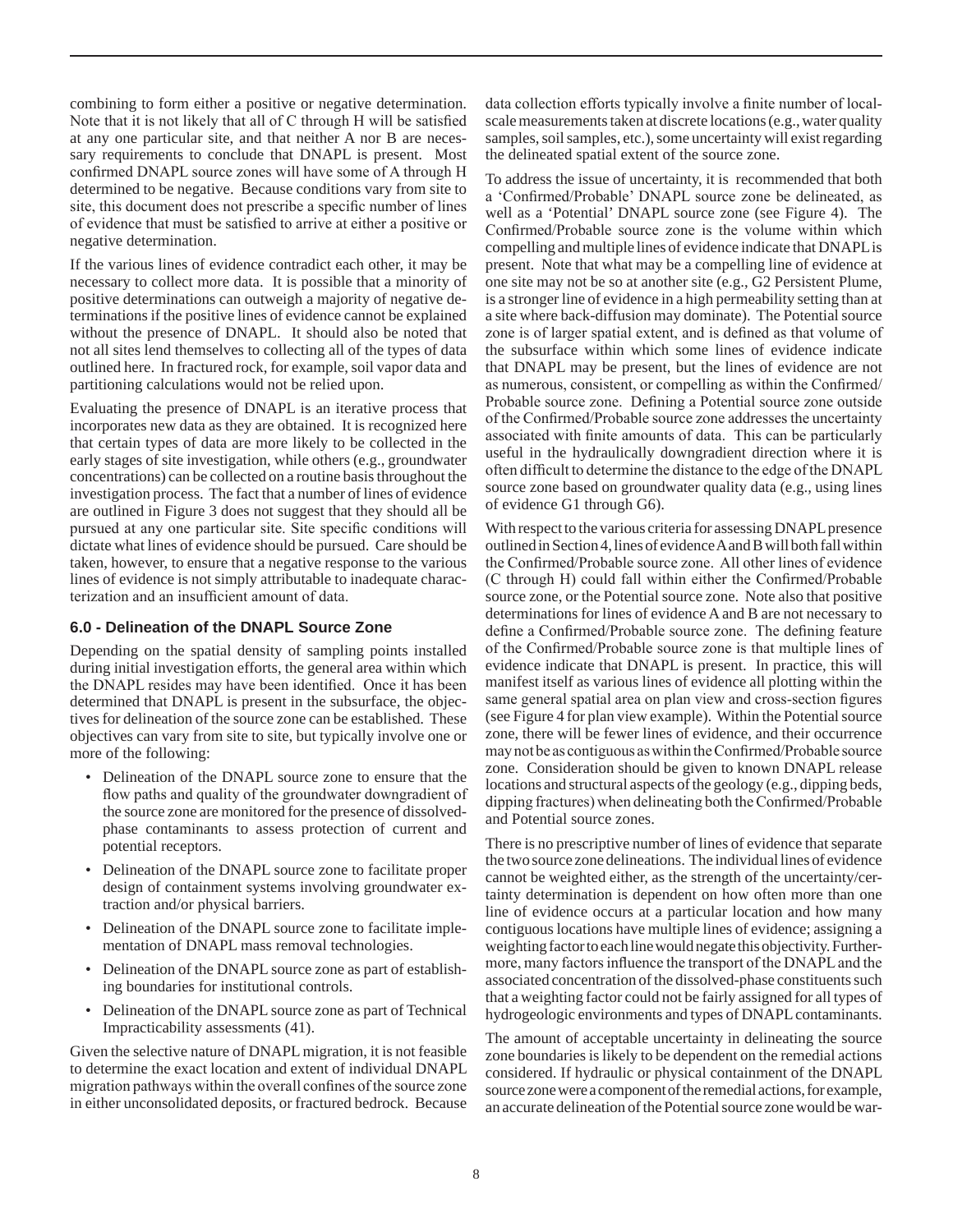

*Figure 4 – Example of plan view schematic illustrating confirmed/probable and potential DNAPL source zones. Note that not all lines of evidence are depicted. Types and distribution of lines of evidence will vary from site to site.*

ranted (the likely target for hydraulic containment) and accurate delineation of the Confirmed/Probable source zone may not be necessary. If the remedial actions included implementation of a DNAPL mass removal technology, however, then an accurate delineation of the Confirmed/Probable DNAPL source zone (the likely target for mass removal) would be warranted. A similar approach may be appropriate for designating a zone of technical impracticability (TI). Overestimating the size of the Confirmed/ Probable source zone could overstate costs for technology application and may result in a particular technology being screened out. Underestimating the size of the Confirmed/Probable source zone, on the other hand, could lead to underestimation of costs and the perception of poor performance following completion of technology application. Monitoring points outside of an underestimated source zone may provide data showing little, if any, benefit resulting from source zone removal or treatment.

Typically, to refine the locations of the boundaries, additional drilling and sampling may be required between the Confirmed/ Probable and Potential DNAPL areas. Figure 5 depicts an iterative process of data collection. Usually the degree of uncertainty in delineating these two zones will be greater in a more complex hydrogeologic environment. Although additional sampling points may be easily installed in shallow, unconsolidated materials, the same level of effort may not be feasible or may be cost prohibitive in deep fractured rock. Care must also be taken to ensure that drilling and sampling activities do not mobilize DNAPL deeper in to the subsurface. Strategies in place of extensive drilling to depth within the source zone include drilling adjacent to the suspected

source zone and using lines of evidence such as G1 through G6 to infer DNAPL presence in the upgradient direction.

In all environments, the risks of potentially mobilizing the DNAPL and the associated incremental costs of additional sampling points should be compared to the benefits of increased ability to evaluate the spatial extent of the DNAPL. Additionally, site investigators should have a DNAPL Contingency Plan on hand in the field to address actions to be taken if pooled DNAPL is encountered during drilling. At some sites, it may be desirable to adopt an 'outside in' approach to reduce the number of invasive borings that need to be placed within the DNAPL source zone.

In addition to delineating the spatial extent of the source zone, investigators may need to assess whether or not DNAPL is still migrating within the subsurface. The assessment of mobility can be carried out using screening calculations (27) and observations such as an expanding area of lines of evidence indicating DNAPL presence. Other features of the source zone that may be of interest include the mass of DNAPL present, the mass flux downgradient of the source zone, and the relative proportions of residual versus pooled DNAPL. Calculation 1 can be used to distinguish between residual and pooled DNAPL in soil samples by selecting a saturated threshold above which DNAPL is considered pooled. Also of note is the fact that residual DNAPL will not enter monitoring wells, implying that the accumulation of DNAPL in a well indicates the presence of pooled DNAPL in the formation. Details regarding how to estimate the mass of DNAPL present in a source zone or the distribution of mass flux downgradient of the source zone, however, are beyond the scope of this document.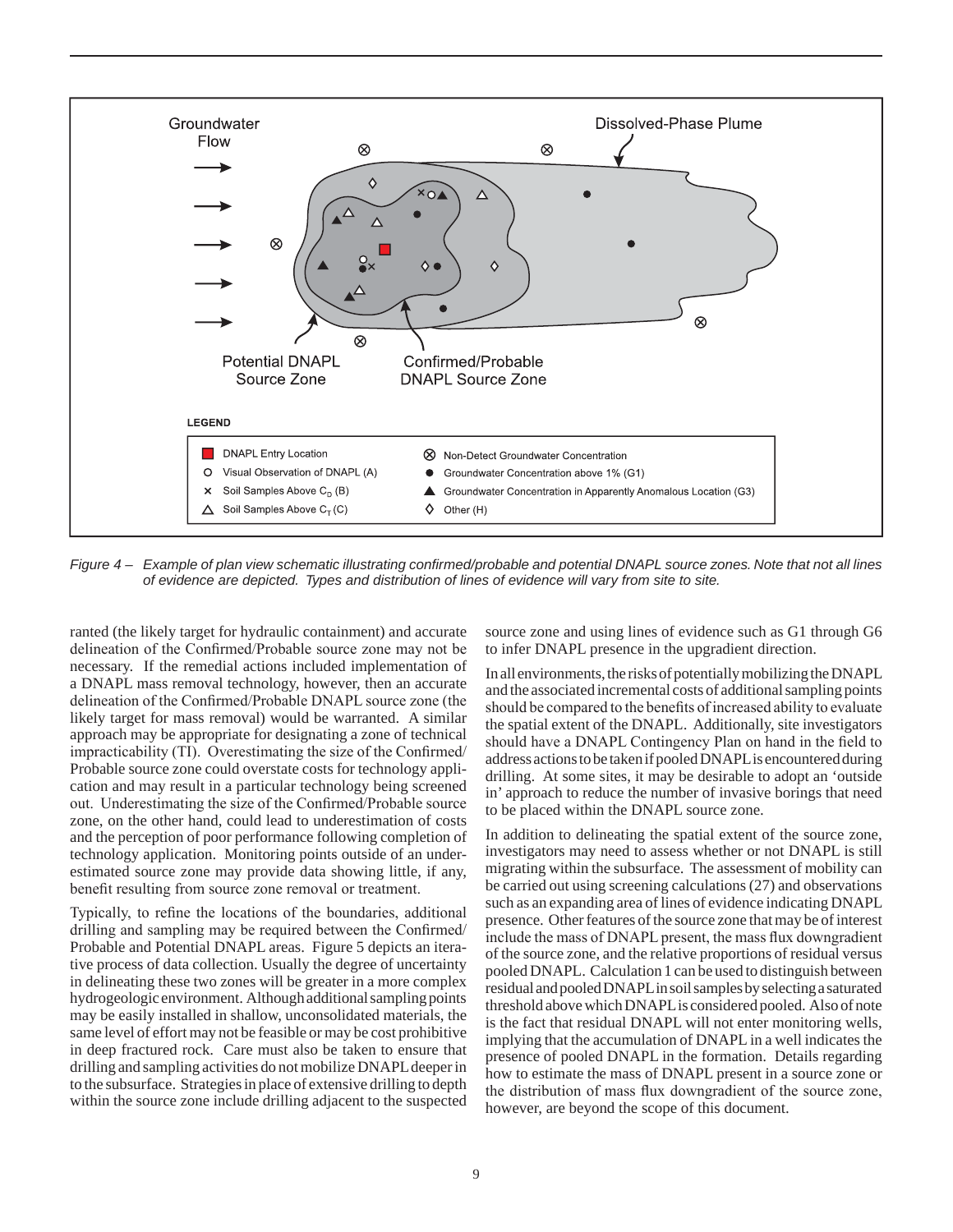

*Figure 5 - Flowchart depicting iterative data collection process used in refining the DNAPL source zone boundaries.*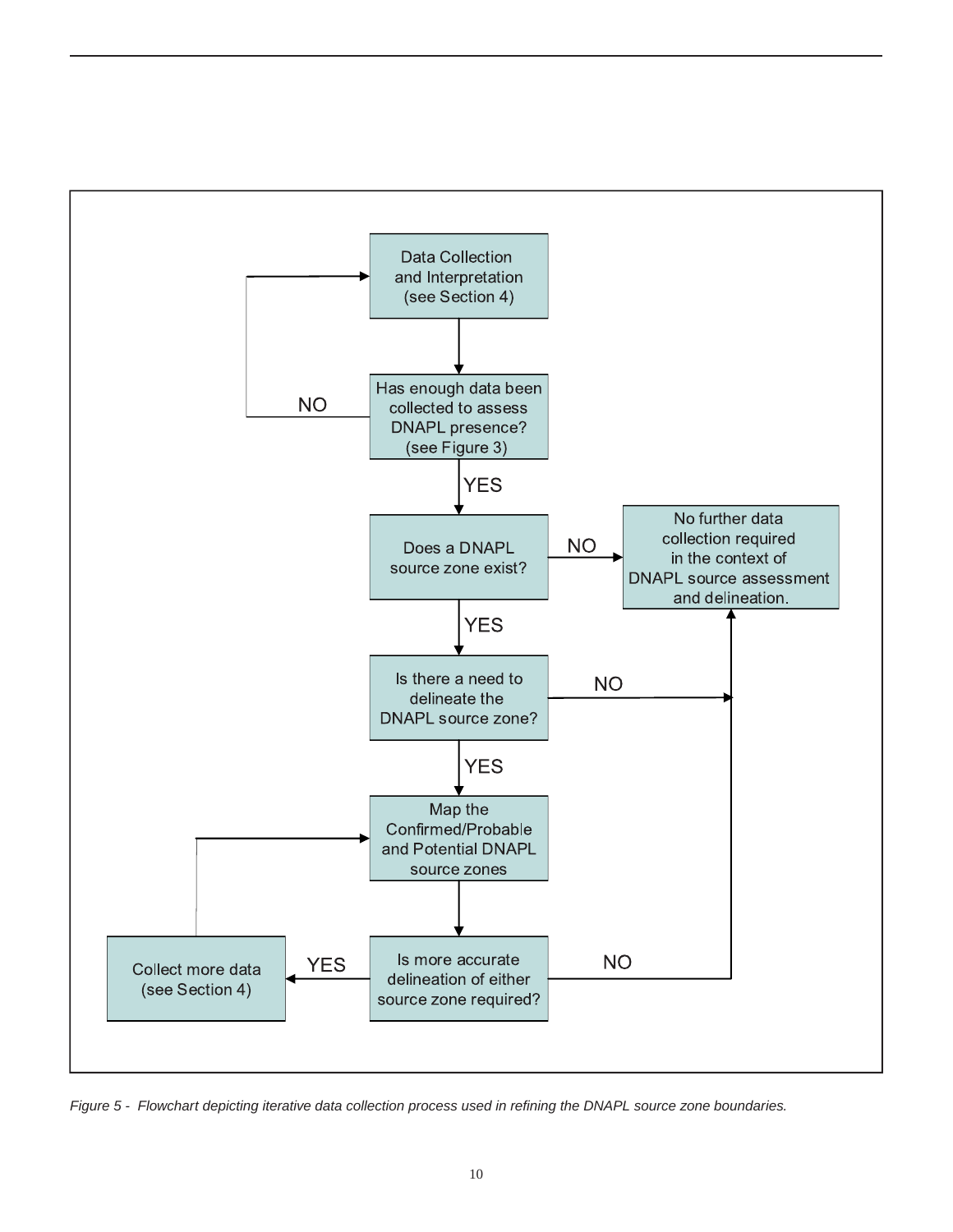## **7.0 - Glossary**

*Bulk Retention Capacity* is defined as the total volume of DNAPL that has been retained as residual and pooled DNAPL in a unit volume of the subsurface. The bulk retention capacity accounts for the fact that not all lenses, laminations and geological units within a source zone contain DNAPL (27), and it is a function of the release history, geology and DNAPL properties. In unconsolidated media, the bulk retention capacity can be in the range from 0.005 to 0.03 (36). In fractured media, the bulk retention capacity can be in the range of 0.0002 to 0.002 (36). Fractured rock and clay cannot retain as much DNAPL per unit volume as unconsolidated deposits.

*Capillary Barriers* are fine grained lenses, layers and laminations upon which lateral spreading and pooling of DNAPL can occur. Even if the capillary barrier is penetrated by the DNAPL, it is likely that lateral spreading will have occurred along the top surface of the barrier prior to the capillary pressure having exceeded the entry pressure of the barrier. The finer grained the capillary barrier, the higher the pool height of DNAPL that it can support (17).

*Capillary Pressure* is the pressure difference between two immiscible liquids and arises because of interfacial tension. It is calculated as the non-wetting phase pressure minus the wetting phase pressure. If the DNAPL is the non-wetting phase and water is the wetting phase, for example, the capillary pressure would be the DNAPL pressure minus the water pressure.

*DNAPL* (Dense, Non-Aqueous Phase Liquid) is an organic liquid that is more dense than water and does not mix freely with water. A *single-component DNAPL* is composed of only one chemical. A *multi-component DNAPL* is composed of two or more chemical components.

*DNAPL Source Zone* The DNAPL source zone is the overall volume of the subsurface containing residual and/or pooled DNAPL. Not all portions (e.g., lenses, laminations, or fractures) of the source zone will contain residual and/or pooled DNAPL. The *Confirmed/Probable DNAPL Source Zone* is the part of the source zone within which it is known or highly likely that DNAPL exists. The *Potential DNAPL Source Zone* is the part of the source zone within which it is possible that DNAPL exists, but the lines of evidence indicating DNAPL presence are either fewer or are not as strong as those associated with the Confirmed/ Probable DNAPL Source Zone.

*Dissolved-phase Plume* The zone of contamination containing dissolved-phase constituents resulting from groundwater flowing past residual and pooled DNAPL. The contaminants present in the plume are subject to advection, dispersion, and possibly sorption, decay, and matrix diffusion. Dissolved-phase plumes can be sustained by back diffusion from low permeability regions in the absence of DNAPL.

*Effective Solubility* For a multi-component DNAPL, the equilibrium solubility in water of any component of the DNAPL is referred to as the component's effective solubility. In general, the various components of a DNAPL suppress each other's aqueous solubility implying that effective solubilities are typically less than single-component (handbook) solubilities. For structurally similar compounds, the effective solubility can be estimated using Raoult's Law (2).

*Interfacial Tension (IFT)* is a tensile force that exists in the interface separating DNAPL and water. Because of interfacial tension, DNAPLs do not mix freely with water and exist in the subsurface as a separate liquid phase. IFT is a site-specific value that can be assessed with a simple laboratory test if a sample of DNAPL can be obtained. Literature values tend to overestimate the IFT encountered at sites. In general, higher IFT leads to more lateral spreading of DNAPL in horizontally bedded deposits, stronger capillary trapping forces, and a greater tendency for DNAPL pooling.

*Mole Fraction* refers to the proportion of a component, on the basis of moles, in a multi-component DNAPL. The sum of all the mole fractions is unity. Mass fractions, as provided by laboratory analysis, can be converted to mole fractions using the molecular weight of each component (see calculation 5).

*1% Rule of Thumb* is a generality that sampled groundwater concentrations in excess of 1% effective solubility (see Calculation 3) indicate that DNAPL may be present in the vicinity of (any direction) the monitoring point of interest. The distance between the monitoring point in question and the DNAPL source zone varies from site to site and is generally difficult to quantify with a high degree of accuracy.

*Pooled DNAPL* refers to local, continuous distributions of DNAPL that accumulate above capillary barriers. The capillary barriers are typically lower permeability horizons, and they can occur at any elevation in the subsurface. Within the pool, the DNAPL saturation is typically between 30% and 80% of pore space in both porous media and fractures (27). Because pools are contiguous through the pore structure they are potentially mobile and can migrate into monitoring wells, and can be mobilized by increases in the hydraulic gradient or lowering of IFT.

*Raoult's Law* is given by  $C_i = m_i S_i$ , where  $C_i$  is the effective solubility (mg/l) of component *i*,  $m<sub>i</sub>$  is the mole fraction (unitless) of component  $i$  in the DNAPL, and  $S_i$  is the single-component (handbook) solubility of component *i* (2). This expression assumes ideal partitioning behavior and is used to estimate the maximum concentrations in groundwater immediately adjacent to residual and pooled DNAPL.

*Residual DNAPL* refers to disconnected blobs and ganglia of the DNAPL, trapped by capillary forces in the pore space of both porous media and fractures (21, 27, 44). The blobs and ganglia are typically from 1 to 10 grain diameters in size in unconsolidated deposits (44), and are left behind in the pathways that DNAPL has migrated through.

*Residual Saturation* refers to the volume of residual DNAPL present in a unit volume of pore space. Residual DNAPL saturations typically vary between 5% and 30% of pore space in both porous media and fractures (21, 27, 44).

**Source Zone Architecture** refers to (i) the overall shape and dimensions of the source zone, (ii) the ratio of residual to pooled DNAPL (also referred to as the ganglia to pool ratio), (iii) the lateral continuity of zones of residual DNAPL and DNAPL pools, (iv) the thickness of zones of residual DNAPL and DNAPL pools, and (v) the portion of lenses and layers containing DNAPL versus those void of DNAPL. The source zone architecture influences the downgradient dissolved-phase plume concentrations and mass flux distribution.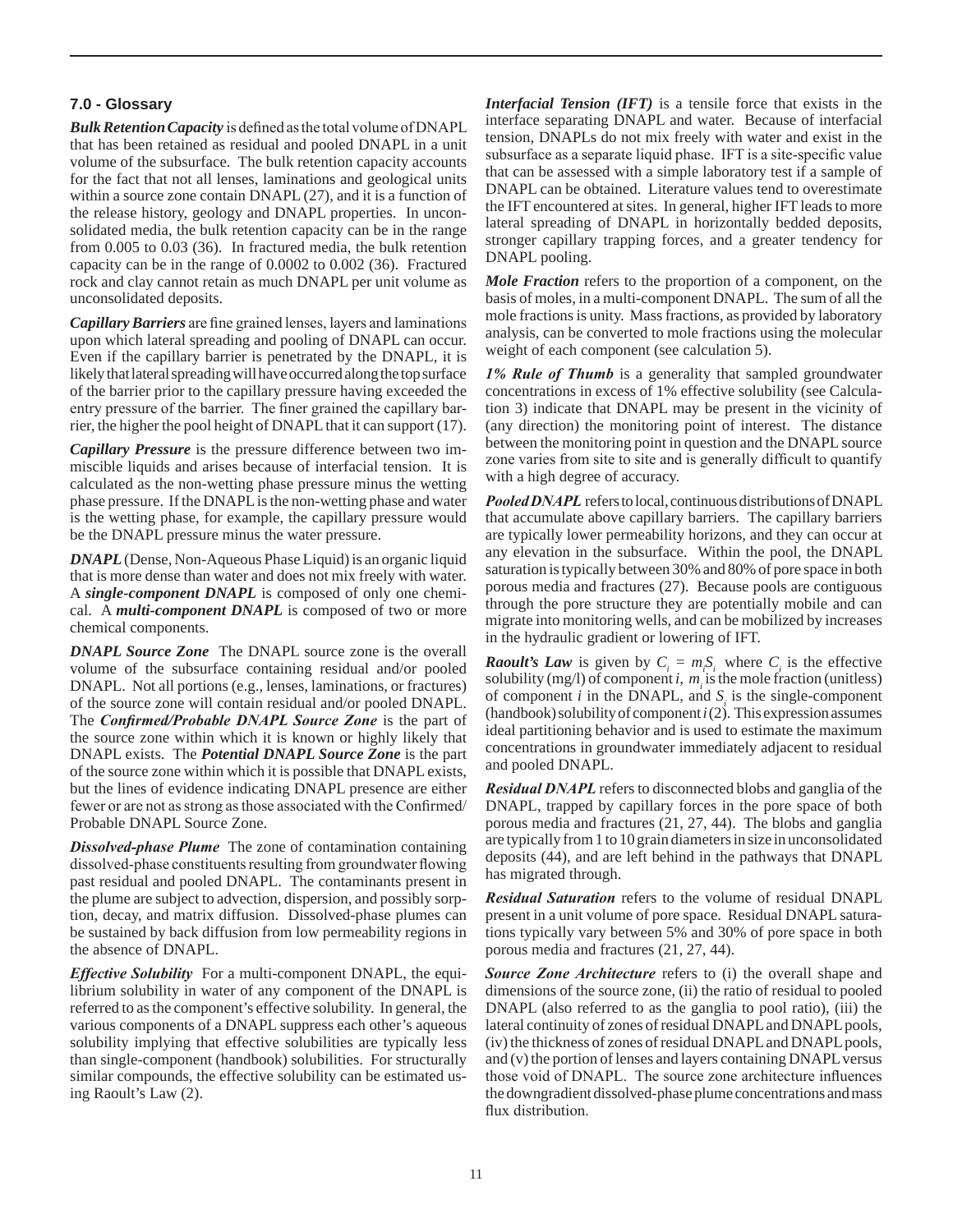*Wettability* refers to the affinity of the DNAPL for a solid surface in the presence of water (6, 27). Many DNAPLs are non-wetting, implying that they will preferentially occupy the pore spaces within coarser grained lenses and laminations, and larger aperture fractures. Some DNAPLs are wetting with respect to water, however, implying that they will preferentially coat the aquifer materials and thereby occupy the pore spaces of the finer grained media. Coarser grained horizons and larger aperture fractures represent capillary barriers to DNAPLs that are wetting with respect to water.

#### **Acknowledgements**

The U.S. EPA Office of Research and Development (ORD) wishes to express their appreciation to the U.S. EPA Ground Water Forum. The Ground Water Forum was helpful in the development and review of this document along with ORD scientist Dr. David Burden.

#### **Notice**

The U.S. Environmental Protection Agency through its Office of Research and Development and the Office of Superfund Remediation and Technology Innovation funded and collaborated on the document under Contract No. 68-C-02-092 to Dynamac Corporation. Mention of trade names or commercial products does not constitute endorsement or recommendation for use.

#### **References**

- 1) Annable, M.D., Rao, P.S.C., Graham, W.D., Hatfield, K. and Wood, A.L., 1998. Use of partitioning tracers for measuring residual NAPL: Results from a field-scale test. *J. Environmental Engineering,* 124(6), pp. 498-503.
- 2) Banerjee, S., 1984. Solubility of organic mixtures in Water. *Environmental Science & Technology*, 18, 587-591.
- 3) Brewster, M.L., Annan, A.P., Greenhouse, J.P., Kueper, B.H., Olhoeft, G.R., Redman, J.D., and Sander, K.A., 1995. Observed migration of a controlled DNAPL release by geophysical methods. *J. Ground Water*, 33(6), 977-987.
- 4) Brooks, M.C., Annable, M.D., Rao, P.S.C., Hatfield, K., Jawitz, J.W., Wise, W.R., Wood, A.L. and Enfield, C.G., 2002. Controlled release, blind tests of DNAPL characterization using partitioning tracers. *J. Contaminant Hydrology*, 59, pp. 187-210.
- 5) Chapman, S.W. and Parker, B.L., 2005. Plume persistence due to aquitard back diffusion following dense nonaqueous phase liquid source removal or isolation. *Water Resources Research,* 41, W12411.
- 6) Cohen, R.M. and Mercer, J.W., 1993. *DNAPL Site Evaluation.* C.K. Smoley, CRC Press.
- 7) Crumbling, D.M., Lynch, K., Howe, R., Groenjes, C., Shockley, J., Keith, L., Lesnik, B., Van E, J. and McKenna, J., 2001. Managing uncertainty in environmental decisions. *Environmental Science & Technology*, 35(19), pp. 404A-409A.
- 8) Davis, W.M., Wise, M.B., Furey, J.S. and Thompson, C.V., 1998. Rapid detection of volatile organic compounds in groundwater by in situ purge and direct-sampling iontrap mass spectrometry. *Field Analytical Chemistry & Technology*, 2(2), pp. 89-96.
- 9) Electric Power Research Institute, 2008. *MGP Site Characterization Best Practices Manual for Bedrock*. EPRI, Palo Alto, CA; PSEG, Newark, NJ; NYSEG, Binghamton, NY; and FirstEnergy, Madison, NJ; 1018276.
- 10) Falta, R.W., P.S. Rao, and N. Basu, 2005. Assessing the impacts of partial mass depletion in DNAPL source zones. I. Analytical modeling of source strength functions and plume response. *J. Contaminant Hydrology*, 78, 259-280.
- 11) Feenstra, S., Mackay, D.M., and Cherry, J.A., 1991. Presence of residual NAPL based on organic chemical concentrations in soil samples. *Ground Water Monitoring & Remediation*, 11(2), 128-136.
- 12) Gerhard, J.I., Pang. T. and Kueper, B.H., 2007. Time scales of DNAPL migration in sandy aquifers examined via numerical simulation. *J. Ground Water*, Vol. 45, No. 2, pp. 147-157.
- 13) Huling, S.G. and J.W. Weaver, 1991. Dense Nonaqueous Phase Liquids, USEPA Ground Water Issue Paper, EPA/540/4-91/002.
- 14) Interstate Technology and Regulatory Council (ITRC), 2003. *An Introduction to Characterizing Sites Contaminated with DNAPLs*. Washington, DC: ITRC Dense Nonaqueous Phase Liquids Team.
- 15) Jin, M., Delshad, M., Dwarakanath, V., McKinney, D.C., Pope, G.A., Sepehrnoori, K., Tilburg, C.E., and Jackson, R.E., 1995. Partitioning tracer tests for detection, estimation and remediation performance assessment of subsurface non-aqueous phase liquids. *Water Resources Research*, 31(5), 1201-1211.
- 16) Kram, M.L., Keller, A.A., Rossabi, J., and Everett, L.G., 2001. DNAPL characterization methods and approaches, Part 1, Performance comparisons. *Ground Water Monitoring & Remediation*, Fall, 109-123.
- 17) Kueper, B.H., Redman, J.D., Starr, R.C., Reitsma, S. and Mah, M., 1993. A field experiment to study the behavior of tetrachloroethylene below the watertable: Spatial distribution of residual and pooled DNAPL. *J. Ground Water*, 31(5), 756-766.
- 18) Kueper, B.H. and McWhorter, D.B., 1991. The behavior of dense, non-aqueous phase liquids in fractured clay and rock. *J. Ground Water*, 29(5), 716-728.
- 19) Lenczewski, M., McKay, A., Pitner, A., Driese, S., and V. Vulava, 2006. Pure-Phase transport and dissolution of TCE in sedimentary rock saprolite. *J. Ground Water*, 44(3), 406-414.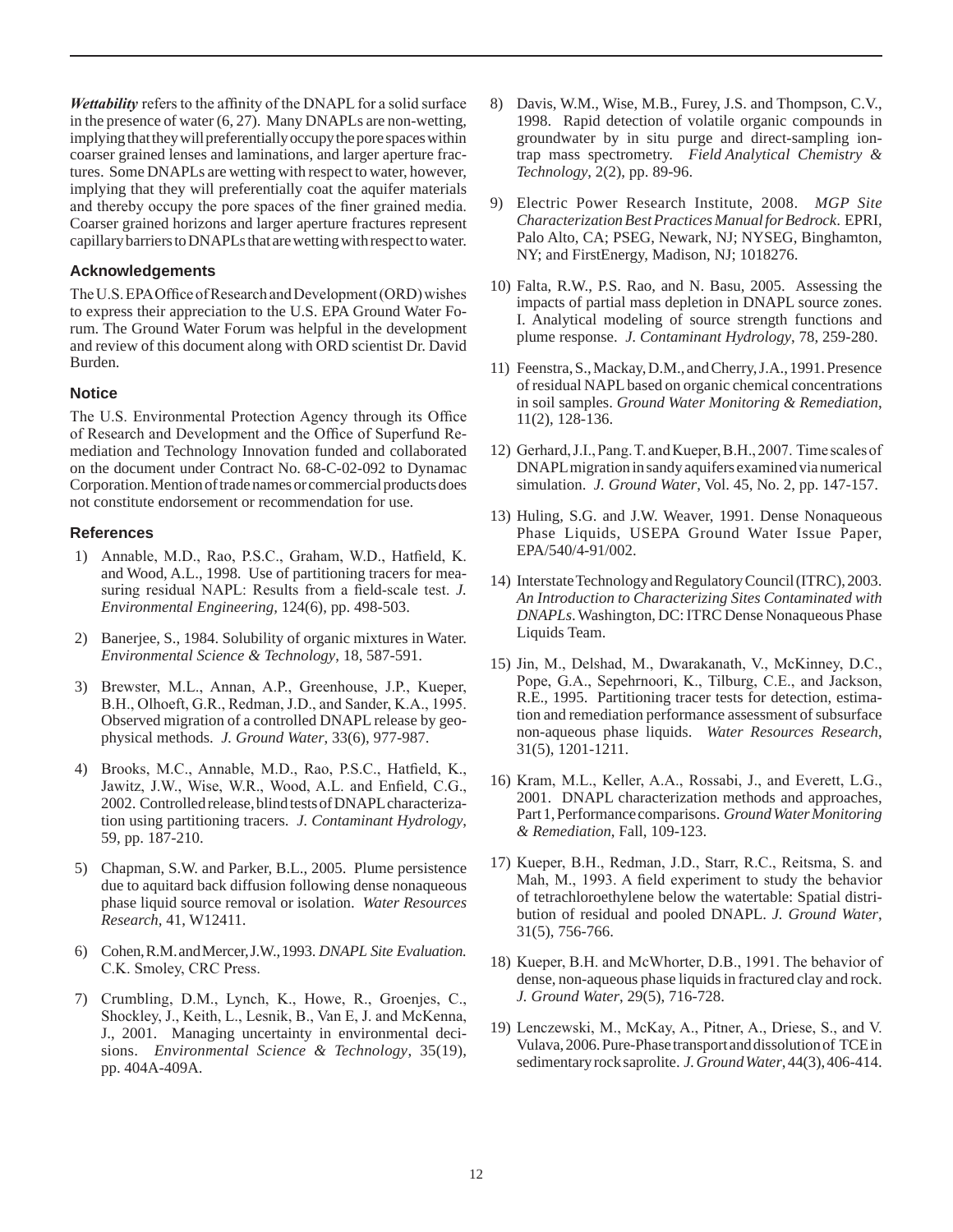- 20) Lipson, D., Kueper, B.H. and Gefell, M.J., 2005. Matrix diffusion–derived plume attenuation in fractured bedrock. *J. Ground Water*, 43(1), 30–39.
- 21) Longino, B.L. and Kueper, B.H., 1999. Non-wetting phase retention and mobilization in rock fractures. *Water Resources Research*, 35(7), 2085-2093.
- 22) Longino, B.L. and Kueper, B.H., 1995. The use of upward gradients to arrest downward DNAPL migration in the presence of solubilizing surfactants. *Canadian Geotechnical Journal*, 32(2), 296-308.
- 23) Looney, B.B., Jerome, K.M., and Davey, C., 1998. Singe well DNAPL characterization using alcohol injection/extraction. *Proc. First Int. Conf. on Remediation of Chlorinated and Recalcitrant Compounds.* Battelle Press, Columbus, OH, 113-118.
- 24) Mackay, D., Shiu, W.Y. and Ma, K.C., 1992. *Illustrated handbook of physical-chemical properties and environmental fate for organic chemicals*, Volumes 1 – 3. Lewis Publishers.
- 25) Mariner, P.E., Jin, M., and Jackson, R.E., 1997. An algorithm for the estimation of NAPL saturation and composition from typical soil chemical analyses. *Ground Water Monitoring & Remediation*, 17(2), 122-129.
- 26) Nielsen, D. (editor), 2006. *Practical Handbook of Environmental Site Characterization*. CRC Press, Boca Raton, FL.
- 27) Pankow, J.F. and Cherry, J.A., Editors, 1996. *Dense Chlorinated Solvents and other DNAPLs in Ground Water*. Waterloo Press, Portland, OR.
- 28) Parker, B.L., Gillham, R.W., and Cherry, J.A., 1994. Diffusive disappearance of dense immiscible phase organic liquids in fractured geologic media. *J. Ground Water*, 32, 805-820.
- 29) Poulsen, M. and Kueper, B.H., 1992. A field experiment to study the behavior of tetrachloroethylene in unsaturated porous media. *Environmental Science & Technology*, 26(5), 889-895.
- 30) Riha, B.D., Rossabi, J., Eddy-Dilek, C.A., Jackson, D., and Keller, C., 2000. DNAPL characterization using the ribbon NAPL sampler: Methods and results. *Proc. Second Int. Conf. on Remediation of Chlorinated and Recalcitrant Compounds.*  Battelle Press, Columbus, OH, 33-40.
- 31) Rossabi, J., Riha, B.D., Eddy-Dilek, C.A., Lustig, A., Carrabba, M., Hyde, W.K., and Bello, J., 2000. Field tests of a DNAPL characterization system using cone penetrometer – base Raman spectroscopy. *Ground Water Monitoring & Remediation*, 20(4), 72-81.
- 32) St. Germain, R., Adamek, S. and Rudolph, T., 2006. In situ characterization of NAPL with TarGOST at MGP sites. *Land Contamination and Reclamation*, 14(2), pp. 573-578.
- 33) Sale, T., Newell, C., Stroo, H., Hinchee, R. and Johnson, P., 2008. Frequently asked questions regarding management of chlorinated solvents in soils and groundwater. Environmental Security Technology Certification Program (ESTCP), U.S. Department of Defense, Washington, DC.
- 34) Semprini, L.M., Cantaloub, M., Gottipati, S., Hopkins, O., and Istok, J., 1998. Radon-222 as a tracer for quantifying and monitoring NAPL remediation. *Proc. First Int. Conf. on Remediation of Chlorinated and Recalcitrant Compounds.*  Battelle Press, Columbus, OH, 137-142.
- 35) Sudicky, E.A. and Frind, E.O., 1982. Contaminant transport in fractured porous media: analytical solutions for a system of parallel fractures. *Water Resources Research*, 18, 1634–1642.
- 36) United Kingdom Environment Agency, 2003. *An Illustrated Handbook of DNAPL Transport and Fate in the Subsurface.*  R&D Publication 133, ISBN 1844320669.
- 37) USEPA, 2004. *Site characterization technologies for DNAPL investigations*. EPA/542/R-04/017.
- 38) USEPA, 2003. *The DNAPL Remediation Challenge: Is There a Case for Source Depletion*, EPA/600/R-03/143.
- 39) USEPA, 1994. *DNAPL Site Characterization*, OSWER Publication 9355.4-16FS, EPA/540/F-94/049.
- 40) USEPA, 1993. *Evaluation of the likelihood of DNAPL presence at NPL sites, national results.* OSWER Publication 9355.4-13, EPA/540-R-93-073.
- 41) USEPA, 1993. *Guidance for Evaluating Technical Impracticability of Ground-Water Restoration*. OSWER Directive 9234.2-25. EPA/540-R-93-080.
- 42) USEPA, 1992. *Estimating Potential for Occurrence of DNAPL at Superfund Sites,* OSWER Publication 9355.4-07FS.
- 43) USEPA, 1992. *Dense Nonaqueous Phase Liquids A Workshop Summary,* Dallas, TX, April 17-18, 1991, EPA/600/R-92/030.
- 44) Wilson, J.L., Conrad, S.H., Mason, W.R., Peplinski, W. and Hagen, E., 1990. *Laboratory Investigation of Residual Liquid Organics.* USEPA/600/6-90/004, R.S. Kerr Lab., Ada, OK.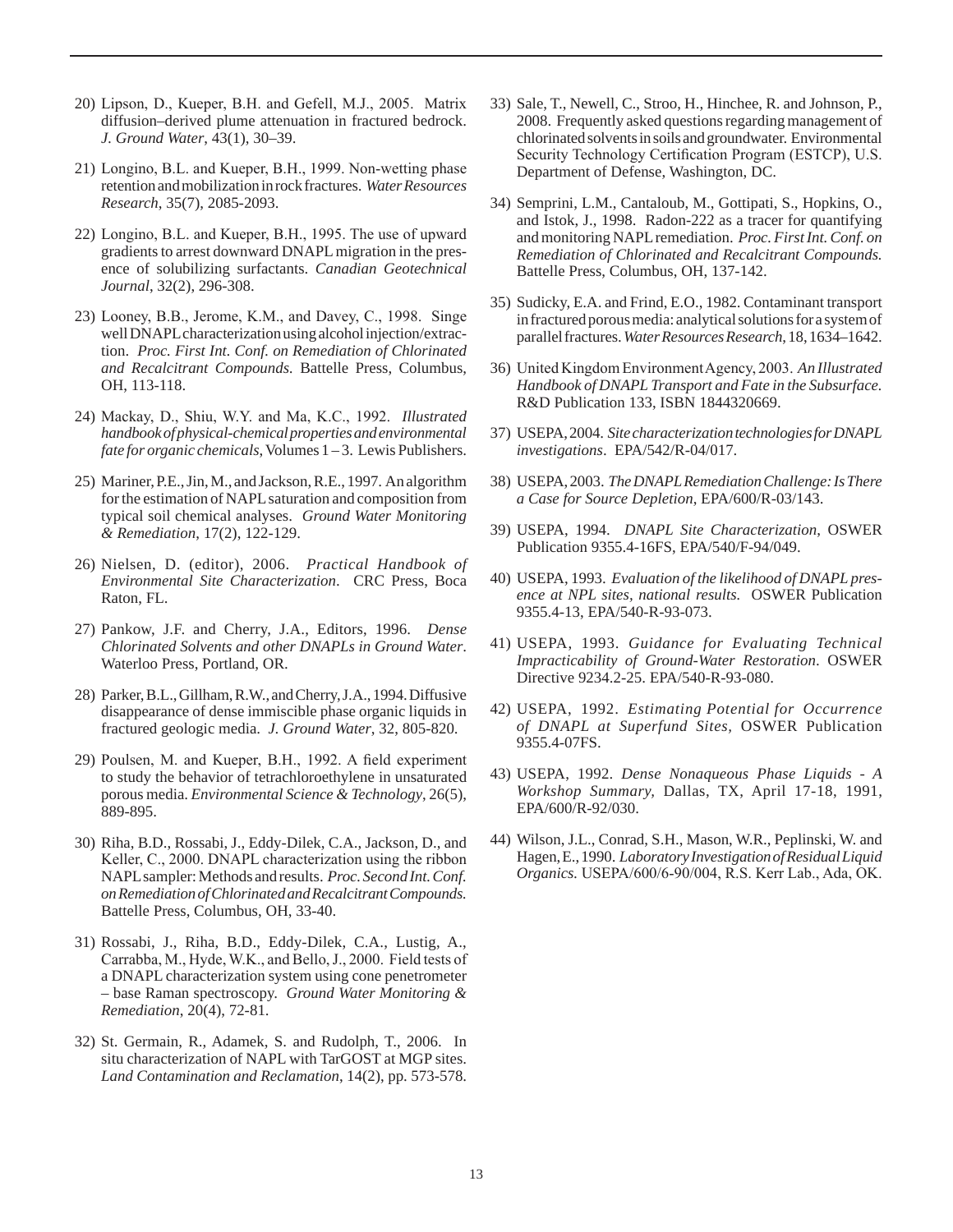## **Appendix A - Example Calculations**

Note that the following calculations are generally subject to uncertainty because of input parameter variability. This variability may stem from spatial or temporal variation in site-specific conditions, or variation in textbook parameters such as contaminant chemical properties. The investigator is advised to make conservative choices with respect to input parameters and consider using a range of either measured or estimated values when performing calculations.

#### *Calculation 1 – Chemical Concentration in Soil Corresponding to Threshold DNAPL Saturation*

$$
C_D = \frac{S_r \phi \rho_N 10^6}{\rho_b} + C^T
$$

- = soil concentration (mg/kg) corresponding to threshold DNAPL saturation [calculated],
- $S<sub>r</sub>$  = threshold DNAPL saturation [set between 0.05 and 0.10],
- = effective porosity (unitless) [site specific measurement],
- $\rho<sub>N</sub>$  = DNAPL density (g/cc) [site specific measurement],
- $\rho_{\iota}$  $=$  dry soil bulk density (g/cc) [site specific measurement],
- $C^{T}$ = amount of contaminant (mg/kg) present in the soil sample in the aqueous, vapor, and sorbed phases [see Calculation 2 to evaluate *CT* ].

#### *Example Calculation*

PCE DNAPL ( $\rho_N = 1.62$  g/cc) in a soil sample with  $S_r = 0.05$ ,  $\phi = 0.25$  and  $\rho_b = 2.0$  g/cc corresponds to (ignoring the *C<sup>T</sup>* fraction)  $C_D = 10,125$  mg/kg. Note that the quantity  $C<sup>T</sup>$  is typically negligible compared to the DNAPL saturation term. The above equation is applicable to single-component DNAPLs in unconsolidated porous media. See reference  $(25)$  for the relationship between  $C_p$  and DNAPL saturation for a multi-component DNAPL. It should be noted that  $0.05 \le S_r \le 0.10$  is suitable for geologic deposits having typical ranges of  $f_{oc}$  values (i.e., less than 2%). In general, the value of  $S_r$  should be chosen such that the resulting  $C_p$  is at least an order of magnitude higher than the  $C<sup>T</sup>$  in calculation 2 arrived at using the highest  $f_{oc}$  value measured at the site.

#### *Calculation 2 – Threshold Chemical Concentration in Soil Based on Partitioning Relationships (see Ref. 11)*

$$
C_i^T = \frac{C_i}{\rho_b} \Big( K_d \rho_b + \theta_w + H' \theta_a \Big)
$$

- $C_i^T$  = soil concentration (mg/kg) threshold for component *i* [calculated],
- $C_i$  = effective solubility (mg/l) [see Calculation 3] of component *i* [calculated],
- $\rho_{\iota}$  $=$  dry soil bulk density (g/cc) [site specific measurement],
- $K_{\mu}$ = soil-water partition coefficient (ml/g) [calculated using  $K_d = K_{oc} f_{oc}$  ],
- $\theta_{w}$  = water-filled porosity (unitless) [calculated from site specific measurement of moisture content],
- *H'* = unitless Henry's constant [handbook],
- $\theta$ <sub>a</sub> = air-filled porosity (unitless) [site specific measurement],
- $K_{cc}$  = organic carbon water partition coefficient (ml/g),
- $f_{oc}$ = fraction organic carbon (unitless) [site specific measurement].

 $C_i^T$  represents the maximum amount of contaminant *i* that can be present in a porous media sample in the sorbed, aqueous, and vapor phases without a DNAPL phase present. The calculation can be applied below the water table by setting  $\theta_a = 0$ . Note that the waterfilled porosity and the air-filled porosity sum to the total porosity. Note also that the calculation of  $C_i^T$  is typically more sensitive to  $f_{\alpha}$  than it is to the porosity values.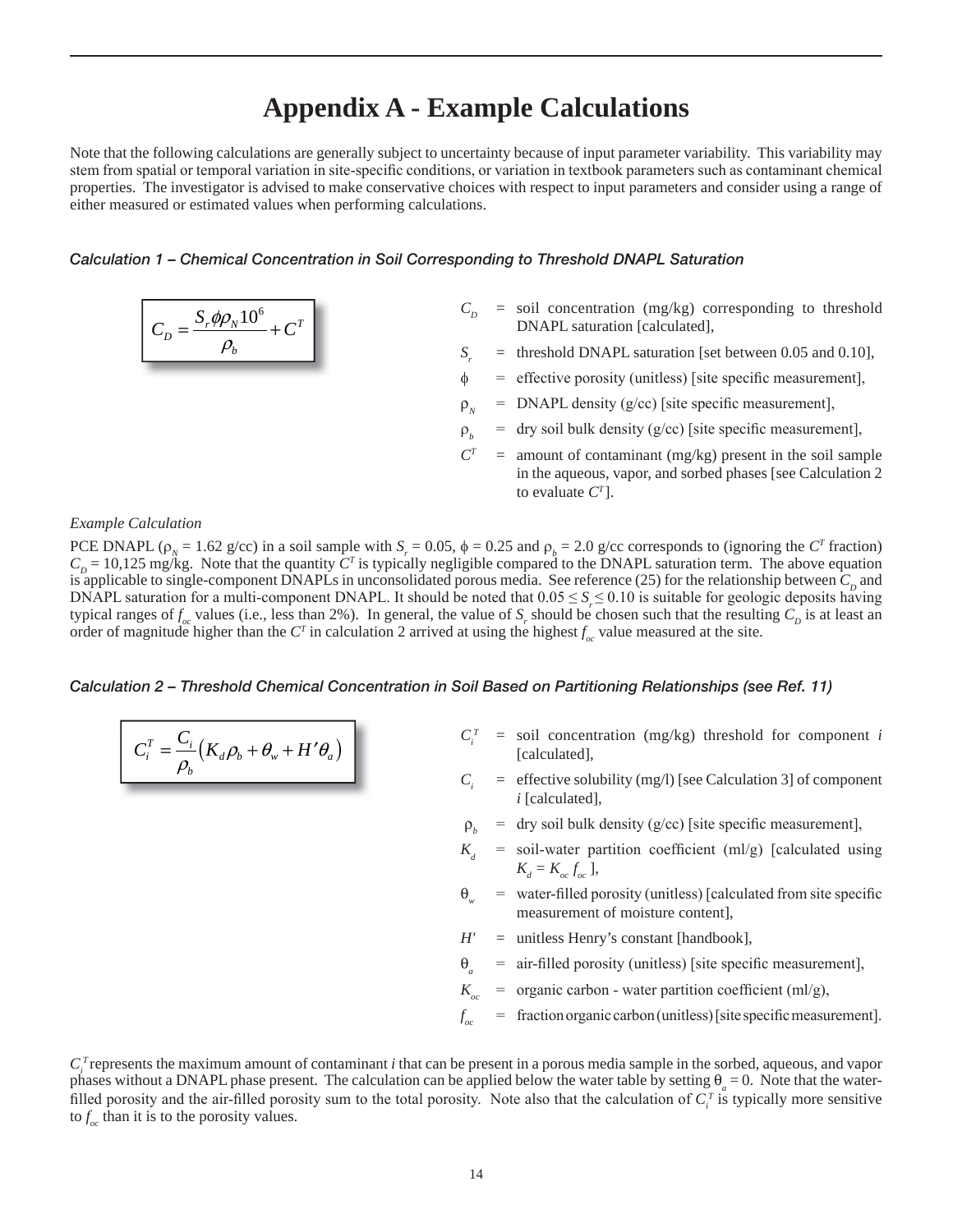Consider a single-component DNAPL composed of TCE ( $C_i = 1100$  mg/l,  $K_{oc} = 126$  ml/g,  $H' = 0.31$ ) in a soil sample having  $\theta_w = 0.15$ ,  $\theta_a = 0.10$ ,  $\rho_b = 2.0$  g/cc, and  $f_{oc} = 0.003$ . The corresponding value of *C<sup>T</sup>* is 515 mg/kg. For a multi-component DNAPL, a separate value of  $C_i^T$  would be calculated using the above equation for each component detected in the soil sample.

## *Calculation 3 – Effective Solubility Calculated Using Raoult's Law (see Ref. 2)*

$$
C_i = m_i S_i
$$

- $C_i$  = effective solubility (mg/l) of component *i* [calculated],
- $m_i$  = mole fraction (unitless) of component *i* in the DNAPL [site specific measurement],
- *Si* = single-component solubility (mg/l) of component *i*  [handbook].

#### *Example Calculation*

Consider a 3-component DNAPL composed (by mass) of 25% TCE  $(S_i = 1100 \text{ mg/l})$ , 35% PCE  $(S_i = 200 \text{ mg/l})$ , and 40% toluene  $(S<sub>i</sub> = 500 \text{ mg/l})$ ; the corresponding mole fractions (see Calculation 5) are 0.23, 0.25, and 0.52 respectively, and the corresponding effective solubilities are 250 mg/l, 50 mg/l, and 260 mg/l respectively. Sampled groundwater concentrations in excess of 1% of any of these effective solubilities are evidence of possible DNAPL presence in the vicinity of the monitoring point. The distance to the DNAPL cannot be determined on the basis of the magnitude of the groundwater concentration alone. In cases where some of the components of the DNAPL are not known, the unknown mass fraction can be assigned an estimated molecular weight, or the average of the molecular weights of the known components.

#### *Calculation 4 – Threshold Chemical Concentration in Soil Based on Partitioning Relationships Where Composition of DNAPL is Not Known*

$$
\boxed{\sum_{i=1}^{n} \frac{C_{obs,i}^{T}}{C_{S,i}^{T}} \geq 1}
$$

,

- $C_{obs, i}^{T}$  = reported concentration (mg/kg) of component *i* [site specific measurement],
- $C_{S,i}^T$  = single component soil partitioning concentration (mg/kg) of component *i* (see  $C_i^T$  in Calculation 2),
- $n =$  number of components observed in the soil sample [site specific measurement].

For a multi-component DNAPL of unknown composition, the sum of the mole fractions must equal unity. DNAPL will therefore be present in a soil sample if sum of  $\frac{C_{obs}}{s}$ *T obs i T S i C C* exceeds unity.

Note that  $C_{s,i}^r$  is calculated for each component in the summation using Calculation 2 with the single-component solubility as input. The presented technique can be prone to false negatives in cases where the soil sample was not analyzed for some of the components of the DNAPL. Because of this, it may be prudent in some cases to only use the calculation for demonstrating that DNAPL was present in a soil sample and not rely upon it to demonstrate that DNAPL was absent from a soil sample.

#### *Example Calculation*

The table below provides an example calculation for a soil sample in which 5 components have been detected. The sample is characterized by a porosity of 25%, a fraction organic carbon of 0.003, and a dry bulk density of 1.99 g/cc. The last column of the table sums to greater than 1.0, indicating that DNAPL was present in the soil sample.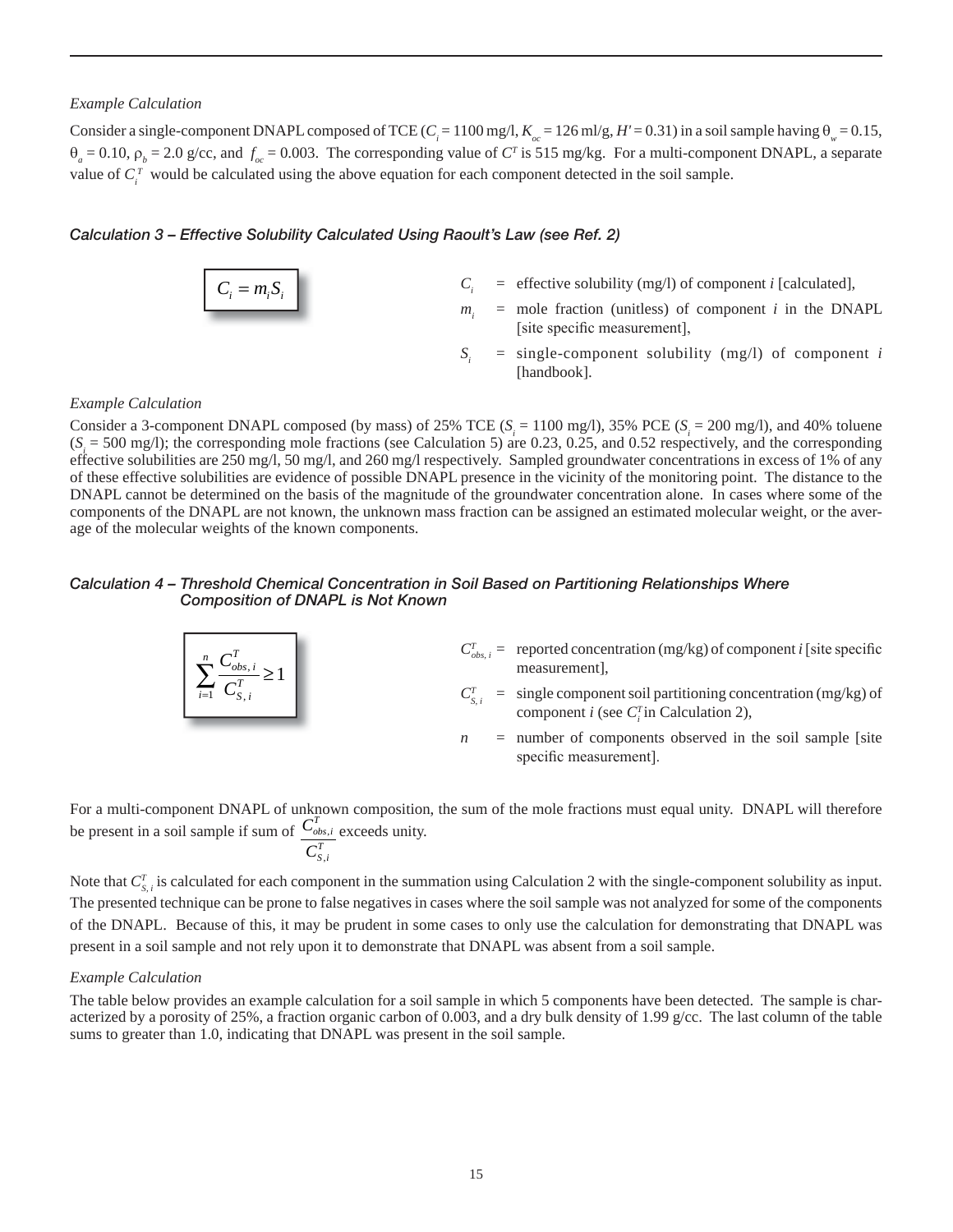| Compound              | $C^{T}$<br>$'$ obs, i<br>(mg/kg) | $K_{\scriptstyle{OC}}$<br>(1/kg) | <b>Handbook Solubility</b><br>(mg/l) | $C_{S,i}^T$<br>(mg/kg) | $\frac{C^T_{obs,i}}{C^T_{S,i}}$ |
|-----------------------|----------------------------------|----------------------------------|--------------------------------------|------------------------|---------------------------------|
| Trichloroethylene     | 145                              | 126                              | 1100                                 | 554                    | 0.262                           |
| Tetrachloroethylene   | 155                              | 364                              | 200                                  | 244                    | 0.636                           |
| Carbon Tetrachloride  | 200                              | 439                              | 790                                  | 1140                   | 0.175                           |
| Chlorobenzene         | 177                              | 330                              | 500                                  | 558                    | 0.317                           |
| 1,1,1-Trichloroethane | 213                              | 152                              | 1320                                 | 768                    | 0.277                           |
|                       |                                  |                                  |                                      | $SUM =$                | 1.668                           |

*Calculation 5 – Mole Fraction (n-component DNAPL)*



- $m_i$  = mole fraction of component *i* (unitless) in the DNAPL [calculated],
- $ms_i$  = mass fraction of component *i* (unitless) in the DNAPL [measured],
- *mwi* = molecular weight (g/mol) of component *i* [handbook].

1

 $i=1$   $\rightarrow$   $i$ 

 $\sum_{i}^{n} C_i^{obs}$ 

 $\frac{1}{S_i} = \alpha$  $\sum_{i=1}^{\infty} \frac{C_i}{S_i} =$ 

*C*

Consider a 3-component DNAPL composed by mass of 25% TCE (*mw* = 131.5 g/mol), 35% PCE (*mw* = 165.8 g/mol), and 40% toluene (*mw* = 92.1 g/mol). The corresponding mole fractions are 0.23, 0.25, and 0.52 respectively. In cases where some of the components of the DNAPL are not known, the unknown mass fraction can be assigned an estimated molecular weight, or the average of the molecular weights of the known components.

#### *Calculation 6 – 1% Effective Solubility Threshold Not Knowing DNAPL Composition*

- $C_i^{obs}$  = sampled groundwater concentration (mg/l) of component *i* [site specific measurement],
- *Si* = single-component solubility (mg/l) of component *i*  [handbook].
- $\alpha$  = cumulative mole fraction of the sample [set],
- *n* = number of components in groundwater sample.

Calculation assumes that the degree of borehole dilution, dispersion, and degradation is identical for each component of interest in an obtained groundwater sample. If the 1% rule-of-thumb is used, DNAPL may be present in the vicinity of a monitoring well if  $\alpha > 0.01$ . The procedure can be applied on a sample-by-sample basis without having to make the assumption that the DNAPL composition is spatially uniform in the subsurface. If it is believed that a value other than 1% effective solubility indicates DNAPL presence,  $\alpha$  can be set to the corresponding value. The presented technique can be prone to false negatives where the groundwater sample was not analyzed for some of the components of the DNAPL. Because of this, it may be prudent in some cases to only use the calculation for demonstrating that  $\alpha$  has been exceeded in a sample and not rely upon it to demonstrate that  $\alpha$  was not exceeded in a sample.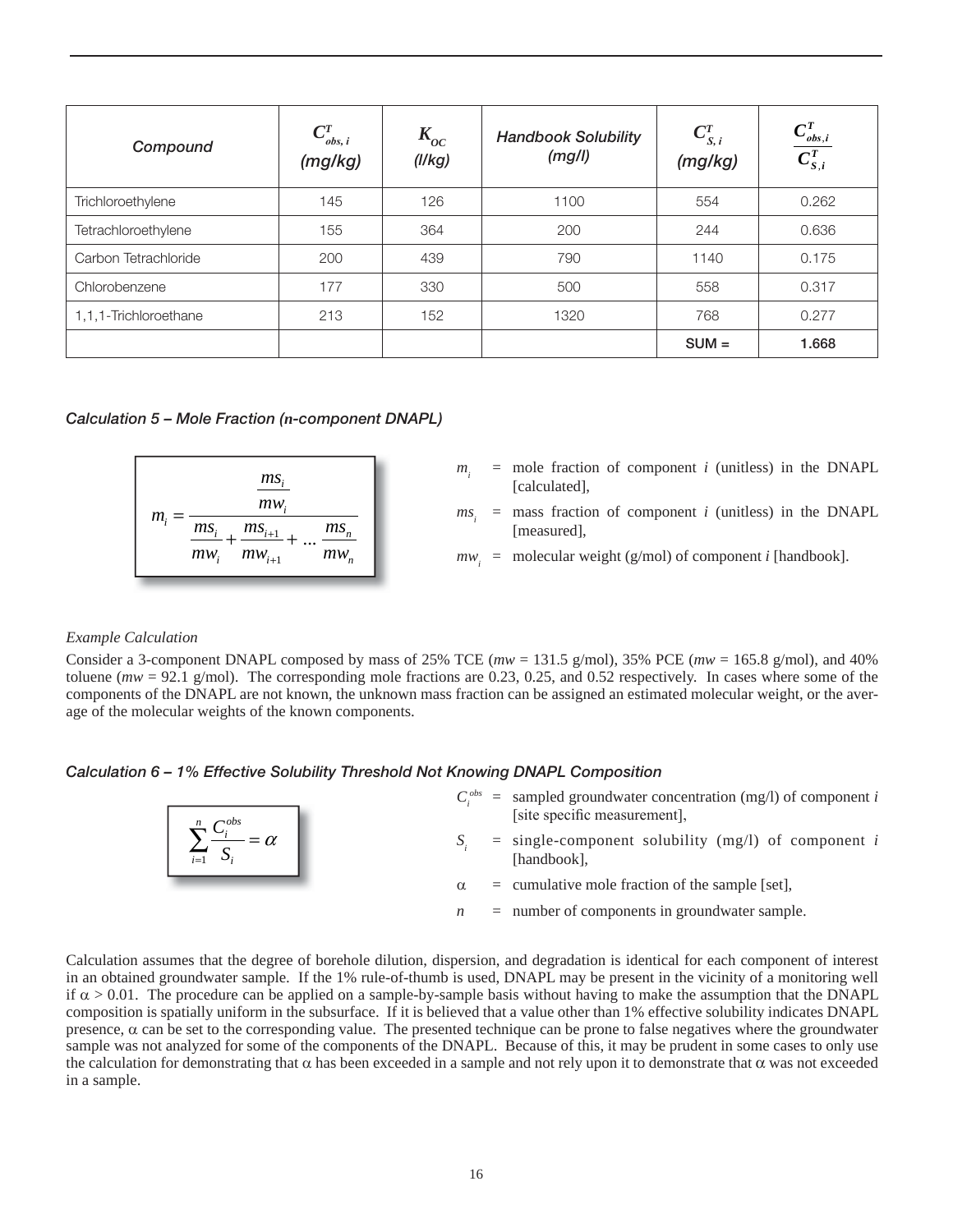The table below presents an example calculation for 5 components. Although each component has been detected at a concentration less than 1% of *Si* , the cumulative mole fractions sum to 3.4%, providing evidence of possible DNAPL presence in the vicinity of the monitoring location. If the groundwater sample is not analyzed for all components present in the DNAPL, or if any compounds are degrading in the aqueous phase, the calculation procedure will underestimate the likelihood of DNAPL presence.

| Compound          | $C_i^{obs}$<br>(mg/l) | $S_i$<br>(mg/l) | $S_i$ |
|-------------------|-----------------------|-----------------|-------|
| Trichloroethene   | 4.4                   | 1100            | 0.004 |
| Tetrachloroethene | 1.8                   | 200             | 0.009 |
| Toluene           | 3.5                   | 500             | 0.007 |
| Chlorobenzene     | 4.0                   | 500             | 0.008 |
| Trichloromethane  | 48.0                  | 8000            | 0.006 |
| $\tau$ obs        |                       |                 | 0.034 |

#### *Calculation 7 – Plume Detachment Time*



- *t* = time (yrs) required for contaminants to migrate through source zone of length *L* in the direction of groundwater flow,
- $\nu$  = average linear groundwater velocity (m/yr) [site specific],
- $R =$  retardation factor (unitless) for the contaminant of interest [site specific measurement – see calculation below],
- $L =$  length (m) of source zone in direction of flow [site specific measurement].

Calculation assumes unidirectional, steady-state flow conditions subject to advection and sorption only (dispersion and matrix diffusion are ignored). The calculation assumes that contaminant mass is not being added to the saturated flow system from any unsaturated zone sources (e.g., leaching and desorption). Note that *R* is often approximated in unconsolidated media by

$$
R = 1 + \frac{\rho_b}{\phi} K_{oc} f_{oc}
$$

where  $\rho_b$  is the dry bulk density (g/cc),  $\phi$  is the porosity (unitless),  $K_{oc}$  is the organic-carbon partition coefficient (ml/g), and  $f_{oc}$  is the fraction organic carbon (unitless). Calculations considering dispersion and degradation can be found in (10).

#### *Example Calculation*

Using  $L = 50$  m,  $v = 25$  m/yr, and  $R = 5$ , the source zone should be flushed of dissolved and sorbed contaminants in approximately 10 years following the last release of contaminants. Dispersion, which always occurs, will lengthen this time as will back-diffusion, if it is occurring. In cases where complicated flow conditions exist and where it is desired to account for dispersion and back-diffusion, numerical models can be used to perform the assessment.

#### *Calculation 8 – Conversion to Parent Compound*

Daughter product concentrations can be converted to equivalent parent product concentrations by converting the daughter mass/ volume concentrations to moles/volume, attributing that number of moles to the parent, and then converting the parent concentration to mass/volume.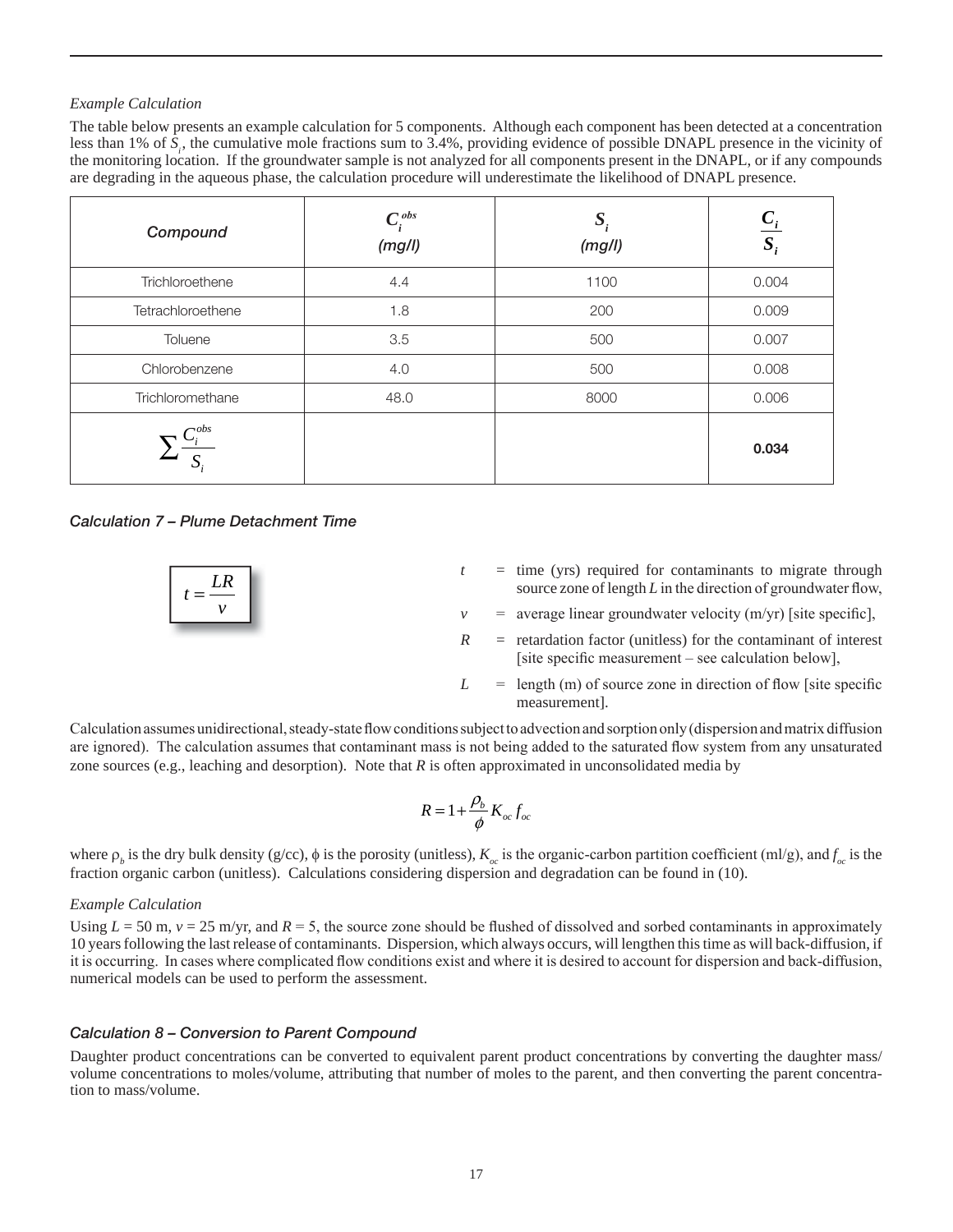Consider a groundwater sample containing 500 ppb PCE, 400 ppb TCE, 1300 ppb cis-1,2 DCE and 44 ppb VC at a site where it is known that only PCE was released to the subsurface. It is assumed that biodegradation has not progressed beyond VC. The PCE concentration of 500 ppb is less than 1% of the PCE solubility (1% PCE solubility is 2000 ppb). Given TCE, cis-1,2 DCE and VC molecular weights of 131.5, 97.0 and 62.5 g/mol, respectively, the groundwater concentrations of these compounds are equal to 3.042E-06 mol/l, 1.340E-05 mol/l and 7.040E-07 mol/l, respectively. Assuming that each mole of daughter product derives from one mole of parent product, the equivalent total concentration of parent product is 2.016E-05 mol/l. This corresponds to an equivalent parent (PCE) concentration of 3343 ppb (PCE molecular weight 165.8 g/mol), which exceeds the 1% solubility value of 2000 ppb.